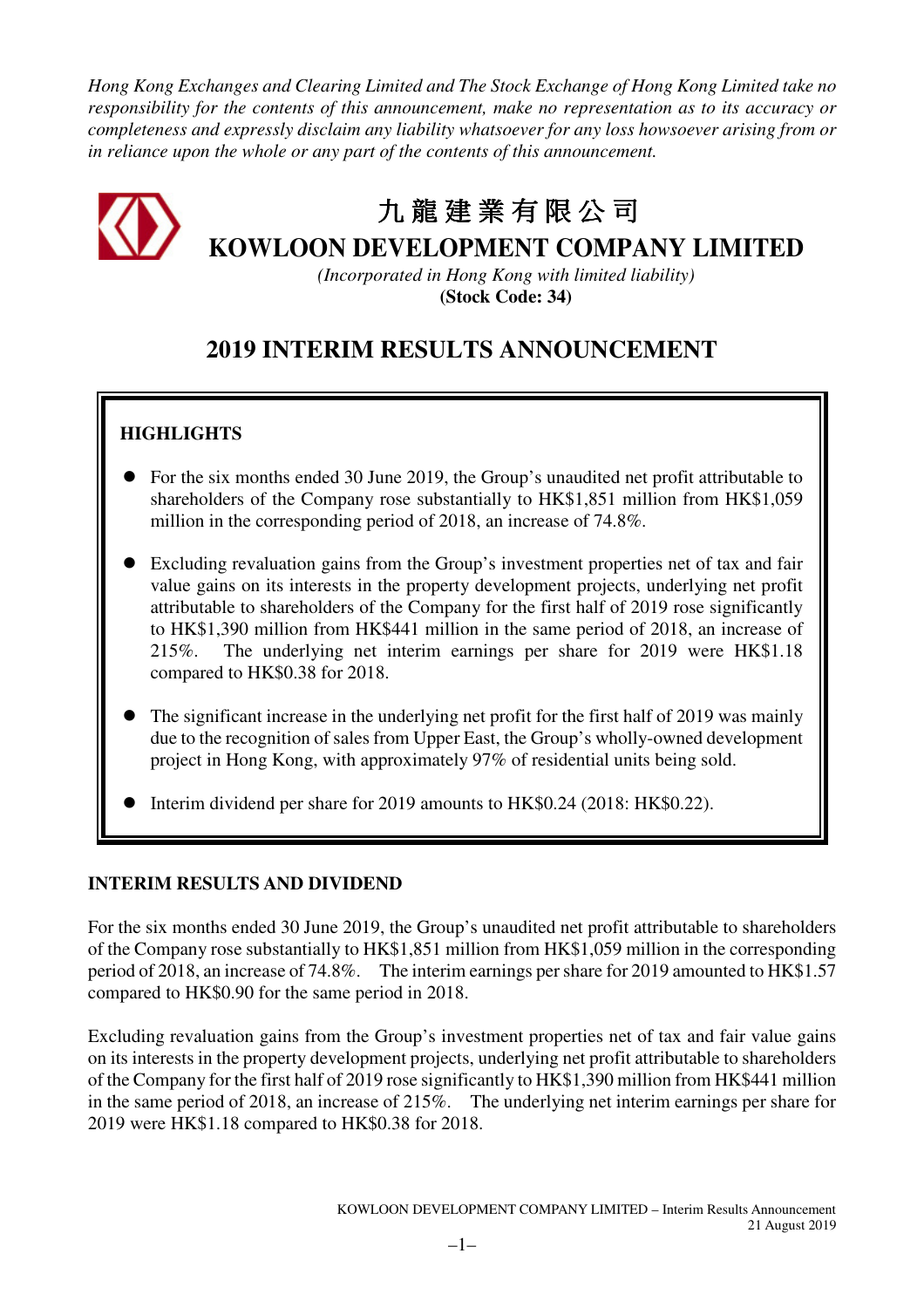The Board of Directors has declared an interim dividend of HK\$0.24 (2018: HK\$0.22) per share for 2019. The interim dividend will be payable on Wednesday, 11 December 2019 to shareholders whose names appear on the Register of Members of the Company on Tuesday, 26 November 2019.

# **MARKET OVERVIEW AND BUSINESS REVIEW**

In Hong Kong, overall housing activity in the residential property market has picked up, with the primary residential transaction volume rising considerably in the first half of 2019.

In Mainland China, overall property market remained stable in the first half of 2019. However, housing activities appeared to be varied across cities, with transaction volume rising considerably in some cities while transaction volume in other cities showing either signs of stabilisation or slowdown.

In Macau, overall economy appeared to be contracting slightly in the first half of 2019. Together with escalating China-US trade dispute and economic slowdown in China, the purchasing desire of investors or home buyers has significantly been affected, increasingly adopting a wait-and-see attitude. As a result, overall residential transaction volume fell considerably in the first six months of 2019 compared to the same period last year.

# *Development Property Sales*

In Hong Kong, the Group has been focusing on promoting the presale of One East Coast in Lei Yue Mun in the first six months of 2019 and the project has been well received by the market, with over 80% of residential units being sold so far and accumulated presale proceeds of exceeding HK\$3 billion being recorded as of end-June 2019.

In Mainland China, the Group had no major new development projects for presale or sale in the first half of 2019. In view of the weakening retail market and change of development plan in Shenyang, a total of HK\$349 million impairment provisions was made for the period under review, largely for the commercial portion of The Gardenia, the Group's wholly-owned development project in Shenyang.

In Macau, in respect of the La Marina development project, despite overall transaction volume in the residential market falling substantially in the first half of 2019, the sale of the project continued to be well received by the market, with outstanding sales being achieved, largely due to its excellent transportation network, outstanding design and quality as well as the brand effect.

In respect of the Pearl Horizon development project, the claim submitted by Polytex Corporation Limited to the Court of Macau on 29 November 2018 to seek compensations from the Macau Government for related losses and damages is still in progress. In case the above mentioned claim and all other possible approaches failed to protect the Group's interests, Polytec Holdings International Limited, a related company of the Group, is committed to indemnifying related losses incurred by the Group for the Pearl Horizon development project. Therefore, there should not be any adverse effects on the financial position of the Group due to the repossession of the development land by the Macau Government.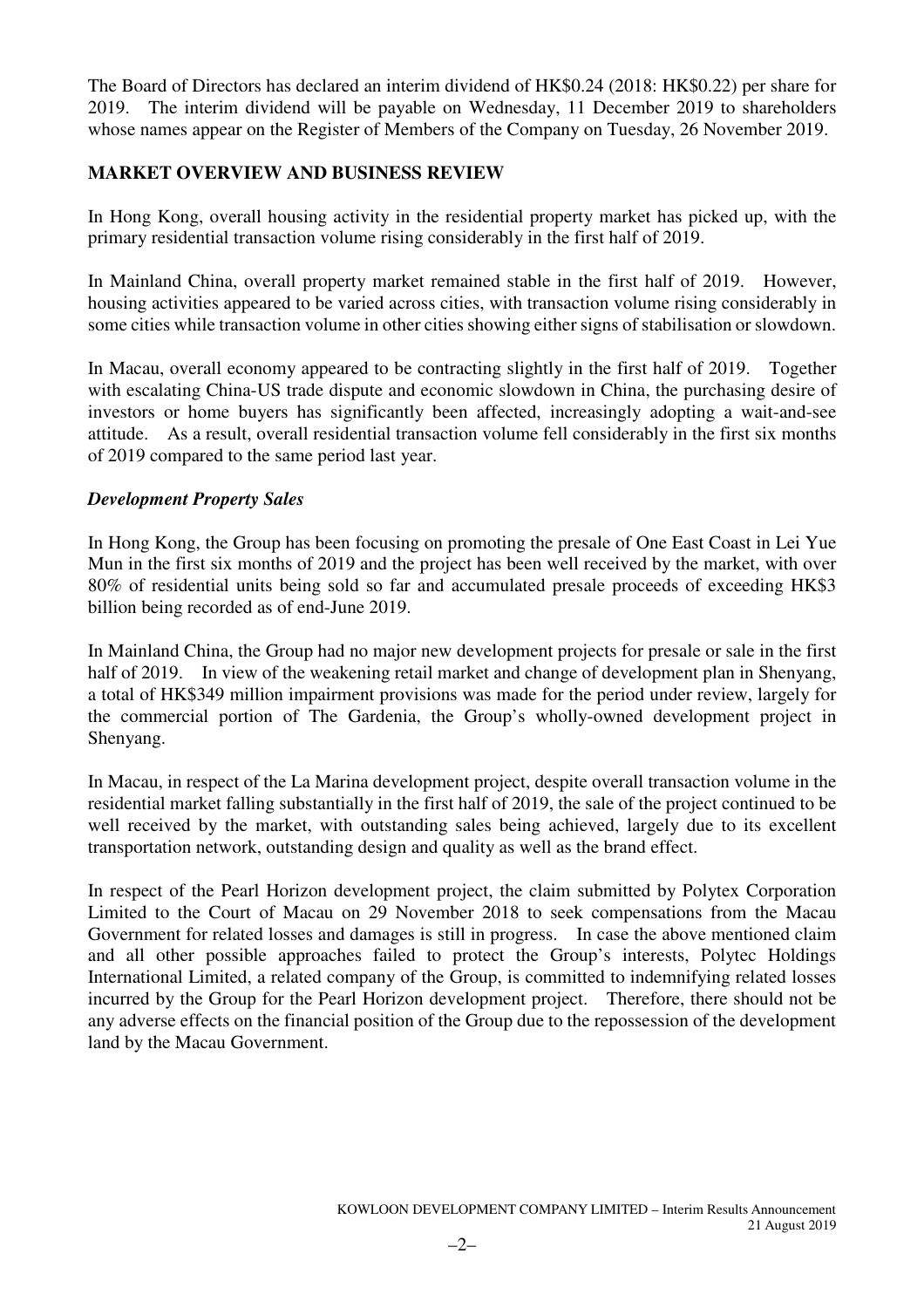# *Property Development*

As of 30 June 2019, the Group's landbank for development amounted to approximately 3.7 million sq m of attributable GFA. The Group's major property projects under planning and development are set out as follows:

# *Major Property Projects under Planning and Development*

| <b>Property</b>       | District/City         | <b>Usage</b>  | Approx.                     | Approx.                    | Approx.                    | Group's         | <b>Status</b>                      | <b>Expected Date</b>  |
|-----------------------|-----------------------|---------------|-----------------------------|----------------------------|----------------------------|-----------------|------------------------------------|-----------------------|
| Project               |                       |               | <b>Total</b><br><b>Site</b> | <b>Total</b><br><b>GFA</b> | <b>Total</b><br><b>GFA</b> | <b>Interest</b> |                                    | of Completion         |
|                       |                       |               | Area                        | $(sq \, \text{m})$         | <b>Booked</b> *            |                 |                                    |                       |
|                       |                       |               | $(sq \, \text{m})$          |                            | (sq m)                     |                 |                                    |                       |
| <b>Hong Kong</b>      |                       |               |                             |                            |                            |                 |                                    |                       |
| 63 Pokfulam           | Sai Ying Pun,         | Residential & | 1,388                       | 12,200                     |                            | $100\%$         | Construction works                 | End-2019              |
|                       | Hong Kong             | retail        |                             |                            |                            |                 | in progress                        |                       |
| One East              | Lei Yue               | Residential & | 3,240                       | 29,200                     |                            | 100%            | Occupation Permit                  | 2019                  |
| Coast                 | Mun,                  | retail        |                             |                            |                            |                 | obtained                           |                       |
|                       | Kowloon               |               |                             |                            |                            |                 |                                    |                       |
| Tseung Kwan           | Sai Kung,             | Residential   | 9,635                       | 48,200                     |                            | 100%            | Foundation works                   | End-2021/             |
| O                     | New<br>Territories    |               |                             |                            |                            |                 | in progress                        | early-2022            |
|                       |                       |               |                             |                            |                            |                 |                                    |                       |
| Clear Water           | Ngau Chi              | Residential & | 19,335                      | 196,400                    |                            | 100%            | Land premium                       | To be determined      |
| <b>Bay Road</b>       | Wan,<br>Kowloon       | commercial    |                             |                            |                            |                 | negotiation                        |                       |
|                       |                       |               |                             |                            |                            |                 | in progress                        |                       |
| <b>Mainland China</b> |                       |               |                             |                            |                            |                 |                                    |                       |
| Le Cove City          | Hun Nan Xin           | Residential & | 165,303                     | 712,000                    | 313,812                    | $100\%$         | Advance                            | Phase 5               |
| (Shenyang)<br>江灣城     | District.<br>Shenyang | commercial    |                             |                            |                            |                 | building works<br>for Phase 5      | 2022                  |
| (瀋陽)                  |                       |               |                             |                            |                            |                 | to commence soon                   |                       |
| The                   | Shenhe                | Residential & | 1,100,000                   | 2,000,000                  | 431,473                    | 100%            | Construction                       | Phase 3A              |
| Gardenia              | District,             | commercial    |                             |                            |                            |                 | works for Phase 3A                 | (North Block)         |
| (Shenyang)            | Shenyang              |               |                             |                            |                            |                 | (North Block)                      | 2019;                 |
| 翠堤灣                   |                       |               |                             |                            |                            |                 | in progress;                       | Phase 3A              |
| (瀋陽)                  |                       |               |                             |                            |                            |                 | construction works<br>for Phase 3A | (South Block)<br>2021 |
|                       |                       |               |                             |                            |                            |                 | (South Block) to                   |                       |
|                       |                       |               |                             |                            |                            |                 | commence soon                      |                       |
| Le Cove               | Huicheng              | Residential & | 146,056                     | 519,900                    | 207,768                    | 60%             | Construction works                 | Phase 2               |
| Garden                | District,             | commercial    |                             |                            |                            |                 | for Phase 2                        | 2021;                 |
| (Huizhou)<br>江灣南岸花園   | Huizhou               |               |                             |                            |                            |                 | in progress;<br>planning           | Phase 3<br>2023       |
| (惠州)                  |                       |               |                             |                            |                            |                 | application for                    |                       |
|                       |                       |               |                             |                            |                            |                 | Phase 3                            |                       |
|                       |                       |               |                             |                            |                            |                 | development<br>in progress         |                       |
|                       |                       |               |                             |                            |                            |                 |                                    |                       |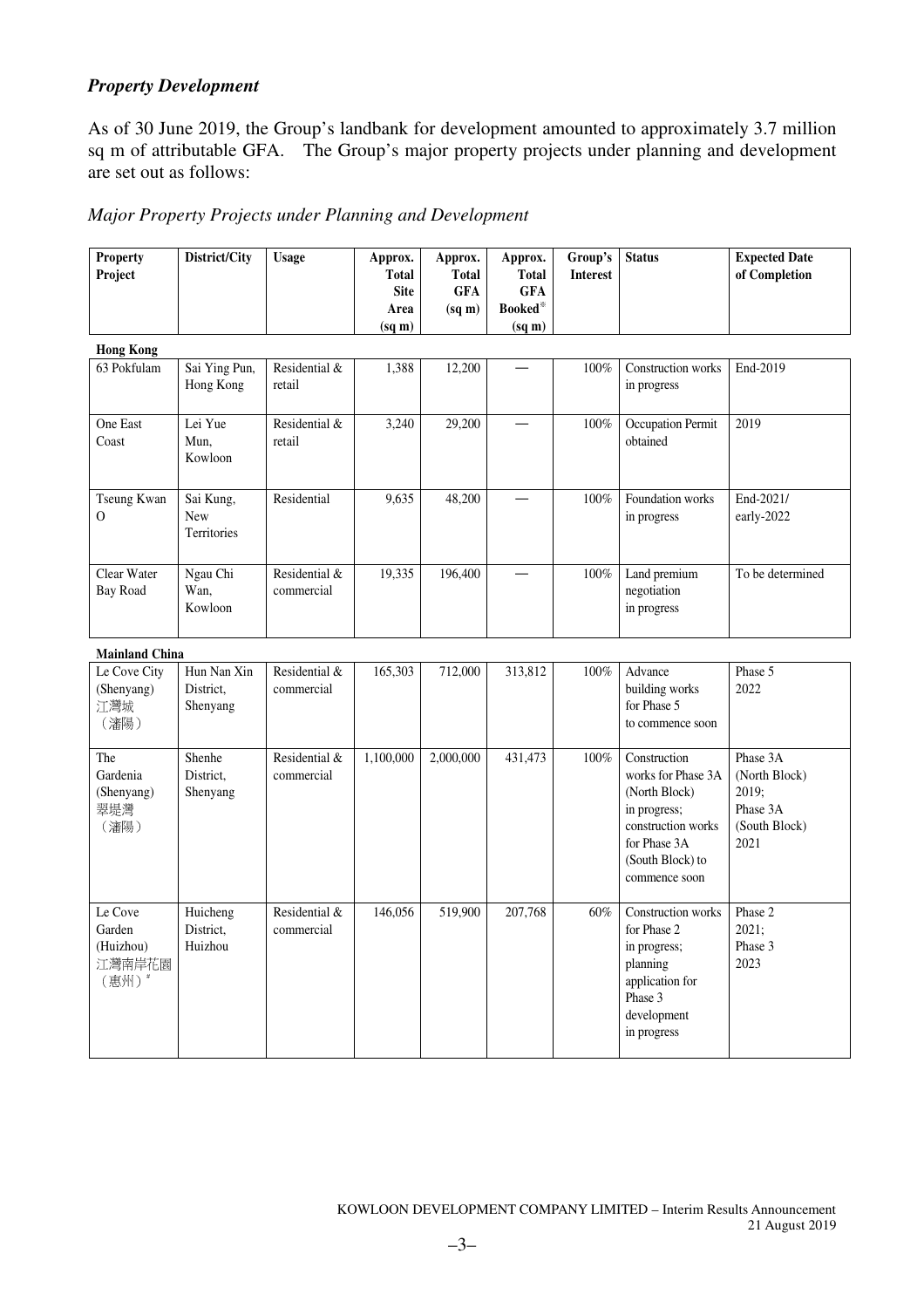### *Major Property Projects under Planning and Development (continued)*

| <b>Property</b><br>Project              | District/City                    | <b>Usage</b>                | Approx.<br>Total<br><b>Site</b><br>Area<br>$(sq \, \text{m})$ | Approx.<br><b>Total</b><br><b>GFA</b><br>$(sq \, \text{m})$ | Approx.<br><b>Total</b><br><b>GFA</b><br>Booked*<br>(sq m) | Group's<br><b>Interest</b> | <b>Status</b>                                                                                                       | <b>Expected Date</b><br>of Completion |
|-----------------------------------------|----------------------------------|-----------------------------|---------------------------------------------------------------|-------------------------------------------------------------|------------------------------------------------------------|----------------------------|---------------------------------------------------------------------------------------------------------------------|---------------------------------------|
| <b>Mainland China</b>                   |                                  |                             |                                                               |                                                             |                                                            |                            |                                                                                                                     |                                       |
| The Lake<br>(Foshan)<br>山語湖<br>(佛山)     | Nanhai<br>District,<br>Foshan    | Residential &<br>commercial | 4,020,743                                                     | 1,600,000                                                   | 846,098                                                    | 50%                        | Planning<br>application for<br>Phase 3<br>development<br>in progress                                                | Phase 3<br>to be determined           |
| Le Cove City<br>(Wuxi)<br>江灣城<br>(無錫)   | Chong An<br>District,<br>Wuxi    | Residential &<br>commercial | 68,833                                                        | 365,000                                                     | 109,367                                                    | $100\%$                    | Obtained planning<br>approval for<br>Phase 3 and<br>Phase 4 and<br>now preparing for<br>foundation works            | Phase 3 and<br>Phase 4<br>2023        |
| City Plaza<br>(Tianjin)<br>城市廣場<br>(天津) | Hedong<br>District,<br>Tianjin   | Residential &<br>commercial | 135,540                                                       | 850,000                                                     | 238,874                                                    | 49%                        | Obtained planning<br>approval for<br>Phase 3A and<br>foundation works<br>in progress;<br>Phase 3B under<br>planning | Phase 3A<br>2023                      |
| Shanghai<br>(Shanghai)                  | Yangpu<br>District,<br>Shanghai  | Residential &<br>commercial | 21,427                                                        | $113,600^{\circ}$                                           |                                                            | $100\%$                    | Site clearance<br>in progress                                                                                       | 2023/2024                             |
| Zhongshan<br>(Zhongshan)                | South District,<br>Zhongshan     | Residential &<br>commercial | 234,802                                                       | 587,000                                                     |                                                            | 35.4%                      | Site clearance<br>completed                                                                                         | 2021-2023                             |
| Zhuhai<br>$(Zhuhai)$ <sup>®</sup>       | Xiangzhou<br>District,<br>Zhuhai | Commercial<br>office        | 43,656                                                        | 179,000                                                     |                                                            | 42.5%                      | Under planning                                                                                                      | 2023/2024                             |

※ Approx. total GFA booked and recognised in the financial statements.

# The development of this project is under the co-investment agreement with Polytec Holdings International Limited.

 $\triangle$  Including underground GFA of approximately 39,035 sq m.

⊕ The acquisition to be completed within 2019.

# *Property Investment in Hong Kong*

Gross rental income generated from the Group's property investment portfolio in Hong Kong for the first six months of 2019 amounted to HK\$179 million, an increase of 1.7% over the corresponding period in 2018. Gross rental income generated from the Pioneer Centre, the Group's wholly-owned flagship and core investment property in Hong Kong, rose slightly to HK\$154 million for the first half of 2019 from HK\$152 million for the same period of 2018. Overall occupancy rate for the office and retail spaces remained high at over 99% as of end-June 2019.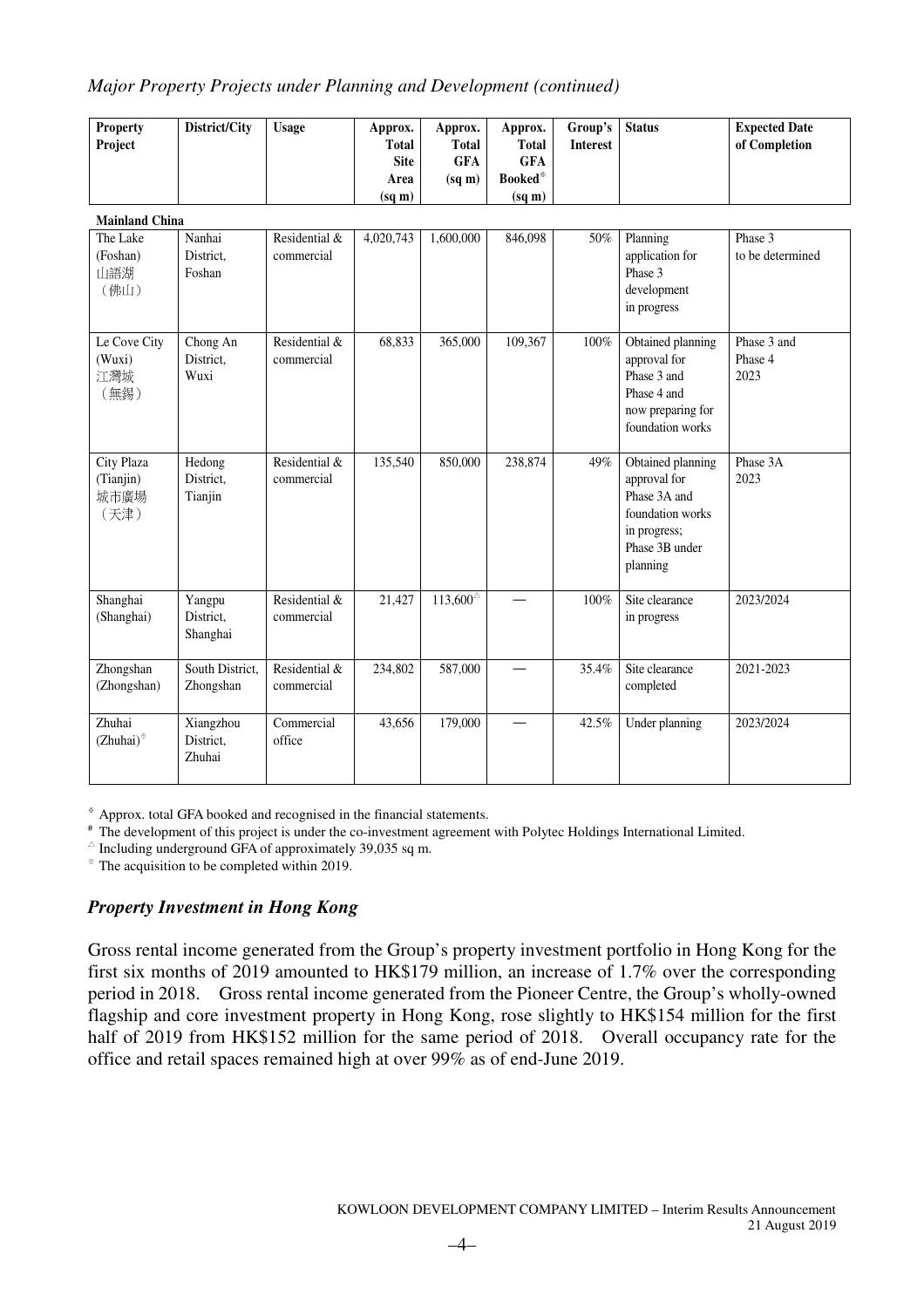# *Other Businesses through Polytec Asset Holdings Limited ("Polytec Asset"), a 70.8%-owned listed subsidiary of the Company*

The Group's exposures to the property investment in Macau, the oil business and the ice manufacturing and cold storage business are through Polytec Asset. Their respective operational results are as follows:

# **Property Investment in Macau**

For the period under review, the Group's share of gross rental income generated from its investment properties fell slightly to HK\$29.3 million. The rental income was mainly generated from The Macau Square, in which Polytec Asset holds a 50% interest, with total rental income of the property attributable to the Group amounted to HK\$27.1 million for the first half of 2019 as compared to HK\$28.0 million for the same period in 2018.

# **Oil**

The oil segment recorded an operating loss of HK\$10.3 million for the six months ended 30 June 2019, compared to a loss of HK\$8.7 million over the same period in 2018. The increase in operating loss was mainly due to the drop in oil prices and sales volume during the period under review when compared to the first half of 2018.

# **Ice Manufacturing and Cold Storage**

For the period under review, the total operating profit for the ice manufacturing and cold storage segment amounted to HK\$8.4 million, a decrease of 12% over the corresponding period in 2018. The decline in operating profit was attributable to the decrease in revenue from the ice manufacturing business.

# **EVENT AFTER THE REPORTING PERIOD**

As announced on 9 August 2019, the Group acquired additional 7.9% of the equity interests in Easy Living Consultant Limited ("Easy Living", formerly an associated company of the Company which is principally engaged in the provision of building surveying, property management and guarding services) at the total consideration of HK\$5,214,000 from three independent third parties. Following the completion of the acquisition on 9 August 2019, the Group now holds 56.9% of the equity interest in Easy Living, which has become a subsidiary of the Company.

# **PROSPECTS**

The Group has delivered exceptional interim results for 2019, with the underlying net profit rising significantly by over 200% compared to the same period in 2018. This substantial increase in the underlying net profit was mainly due to the recognition of sales from Upper East, its newly completed large scale development project (with over 1,000 residential units) in Hong Kong, with approximately 97% of residential units being sold as of end-June 2019.

With the Group's continuing endeavour to deliver best-quality products to its buyers, its relentless efforts have recently been recognised by the market, with its newly completed Upper East being awarded "Five Stars Residency for the Year 2019" by the Hong Kong Professional Building Inspection Academy.

The demolishing work and overall planning of the Group's newly acquired redevelopment project in Shanghai are in progress following the completion of the relocation work.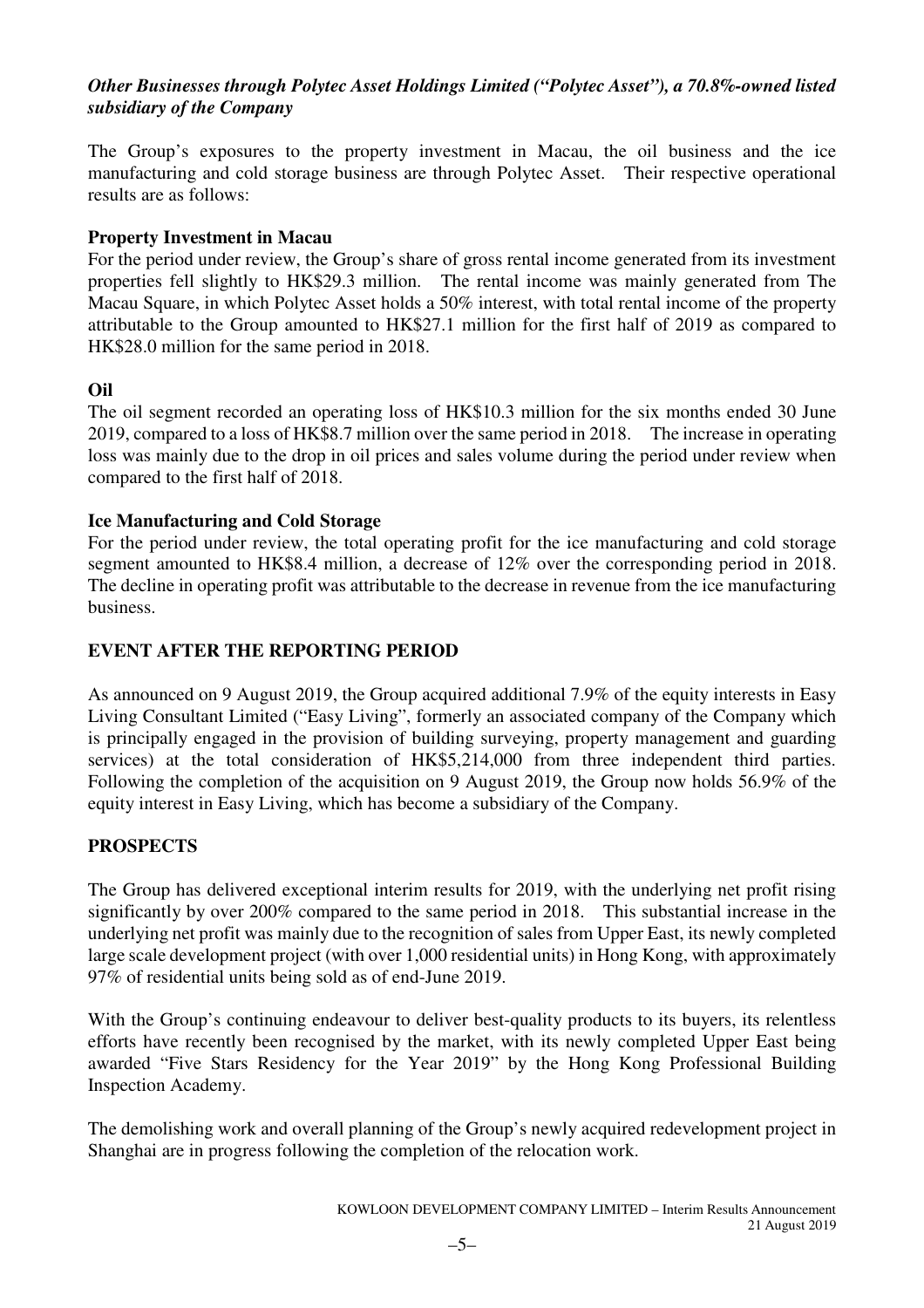With respect to the Group's other two new property redevelopment projects in Zhongshan and Zhuhai, which the Group has exposure through Polytec Asset, the acquisition of the Zhongshan project has been completed and following the completion of the site clearance work, the drainage work for the Zhongshan project is in progress and overall planning carried out by a professional design house is also well underway. The completion of the acquisition of the Zhuhai project is expected by the end of 2019. If the above two redevelopment projects progress well, Polytec Asset will further increase its investment and extend its development footprint in the Greater Bay Area.

In Macau, despite weakening overall sentiment in the property market in the first half of 2019, La Marina, which Polytec Asset holds 80% of interest, recorded outstanding sales, with the project being ranked the bestselling project in Macau for the period under review. This achievement can be attributable to the remarkable products with thoughtful designs, which are well received by the market. While the property market is expected to remain stable in the second half of 2019, the Group is still optimistic about the sales of La Marina.

Looking ahead, the Group's main source of income for the second half of 2019 will likely come from the recognition of sales from One East Coast in Lei Yue Mun, the Group's wholly-owned development project in Hong Kong, with over 80% of residential units being sold and total presale proceeds of exceeding HK\$3 billion being recorded so far. The Group expects to obtain the Certificate of Compliance in late third quarter of 2019 and will then gradually deliver the sold residential units to purchasers. In addition, the Group expects income to be received from its interest in the La Marina development project in Macau. The rental income from its investment properties in Hong Kong and Macau is expected to generate stable income for the Group. In view of a slowing global economy and hence weakening oil demand, the Group will evaluate the oil business in Kazakhstan and will make appropriate provisions on its oil assets if necessary.

The Group is now closely monitoring the developments in the China-US trade dispute, social unrest arising from the anti-extradition bill movement in Hong Kong, as well as the potentially slowing global economy (including China's) and all other factors, and assessing their impacts on its respective property markets which it has exposure and it will make necessary adjustments to its strategies in time to ensure that the Group's businesses are being safeguarded.

The Group's earnings for the second half of 2019 have basically been secured, albeit prevailing uncertainties. Therefore, barring unforeseen circumstances, it is expected that the Group will record decent growth in its annual underlying earnings for 2019.

I would like to take this opportunity to thank, on behalf of the Board, all our staff for their hard work and dedication as well as express my gratitude to my fellow Directors for their guidance and valuable advice.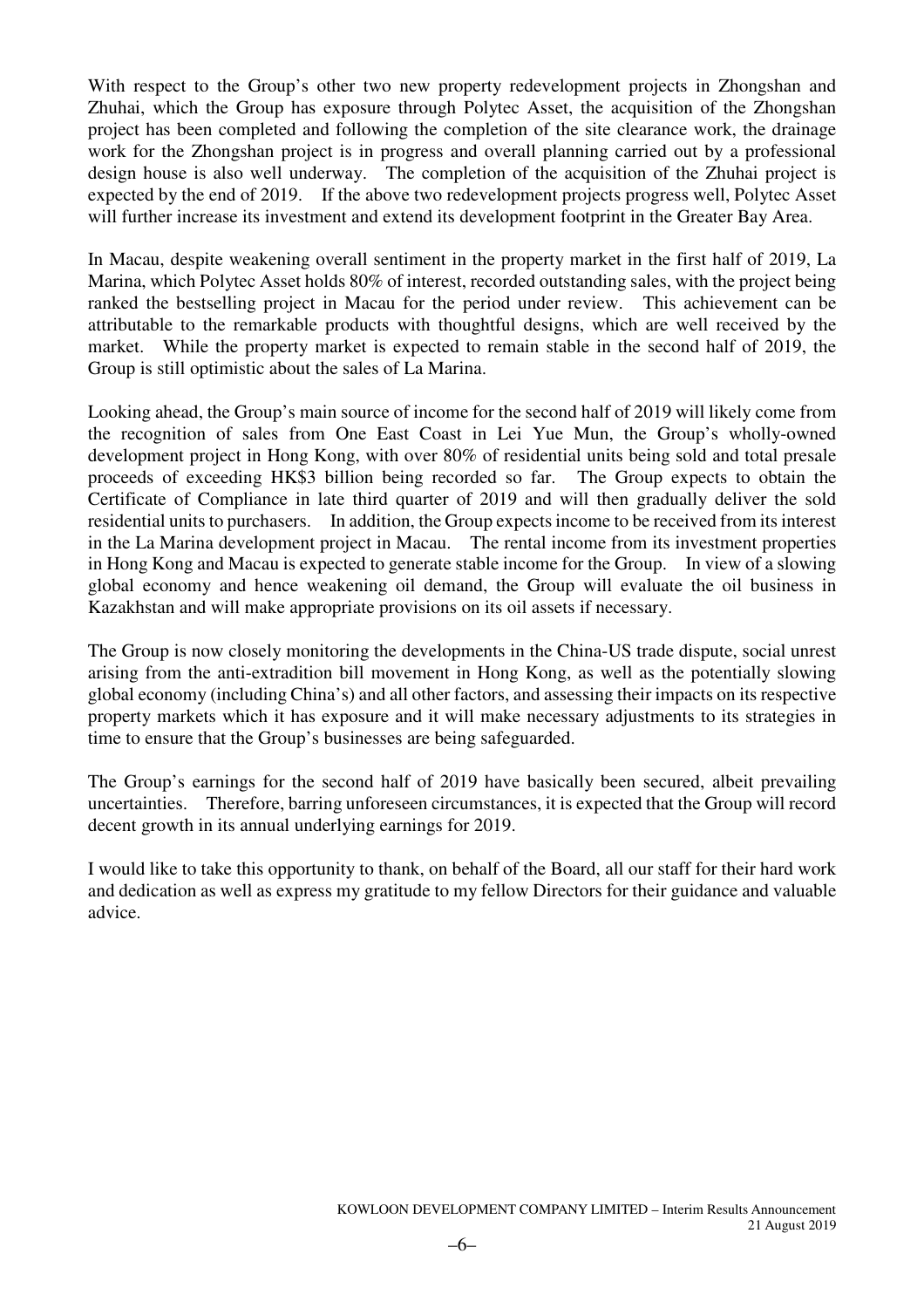# **INTERIM RESULTS**

The unaudited consolidated results of the Group for the six months ended 30 June 2019 together with the comparative figures for 2018 are as follows:

# **Consolidated Income Statement**

|                                                         |                | Six months ended 30 June |             |
|---------------------------------------------------------|----------------|--------------------------|-------------|
|                                                         |                | 2019                     | 2018        |
|                                                         | <b>Note</b>    | <b>HK\$'000</b>          | HK\$'000    |
|                                                         |                | (unaudited)              | (unaudited) |
| <b>Revenue</b>                                          | $\mathfrak{Z}$ | 5,664,767                | 705,627     |
| Cost of sales                                           |                | (3, 145, 305)            | (229, 434)  |
| Other revenue                                           |                | 20,255                   | 10,549      |
| Other net expenses                                      | $\overline{4}$ | (348,979)                |             |
| Depreciation and amortisation                           |                | (11, 455)                | (7, 874)    |
| Staff costs                                             |                | (99, 489)                | (96, 598)   |
| Selling, marketing and distribution expenses            |                | (207, 329)               | (46, 808)   |
| Other operating expenses                                |                | (33,245)                 | (36,933)    |
| Fair value changes on investment properties             |                | 100,281                  | 291,582     |
| Fair value changes on interests in property development |                | 497,288                  | 447,354     |
| <b>Profit from operations</b>                           |                | 2,436,789                | 1,037,465   |
| Finance costs                                           | 5              | (134,298)                | (89, 527)   |
| Share of profits of associated companies                |                | 6,482                    | 68,556      |
| Share of profits of joint ventures                      |                | 24,441                   | 250,999     |
| <b>Profit before taxation</b>                           |                | 2,333,414                | 1,267,493   |
| Income tax                                              | 6              | (273, 248)               | (34, 532)   |
| Profit for the period                                   |                | 2,060,166                | 1,232,961   |
| Attributable to:                                        |                |                          |             |
| Shareholders of the Company                             |                | 1,850,631                | 1,059,462   |
| Non-controlling interests                               |                | 209,535                  | 173,499     |
|                                                         |                |                          |             |
| Profit for the period                                   |                | 2,060,166                | 1,232,961   |
| Earnings per share - Basic and diluted                  | $\overline{7}$ | <b>HK\$1.57</b>          | HK\$0.90    |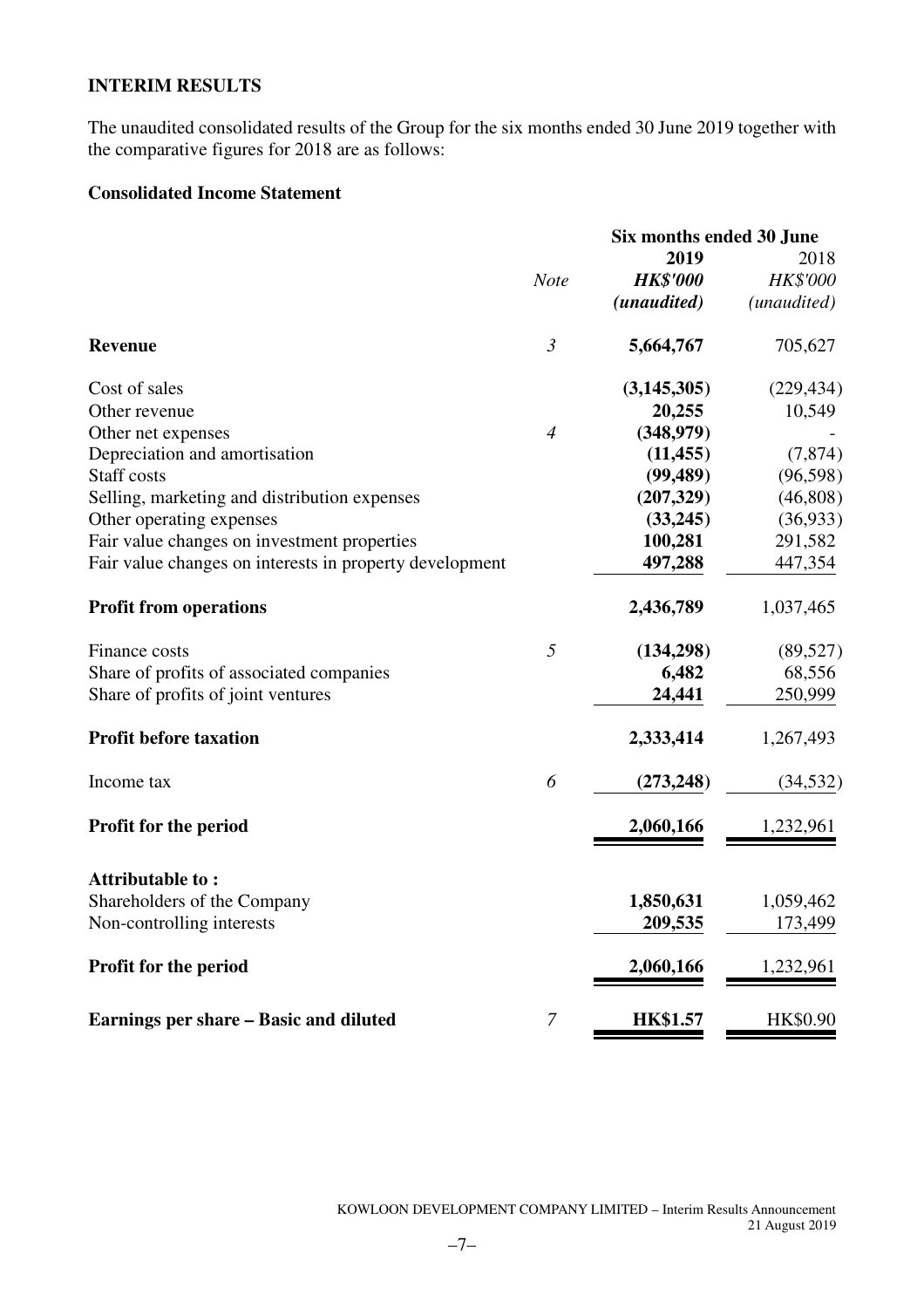# **Consolidated Statement of Comprehensive Income**

|                                                                | Six months ended 30 June |                 |
|----------------------------------------------------------------|--------------------------|-----------------|
|                                                                | 2019                     | 2018            |
|                                                                | <b>HK\$'000</b>          | <b>HK\$'000</b> |
|                                                                | (unaudited)              | (unaudited)     |
| <b>Profit for the period</b>                                   | 2,060,166                | 1,232,961       |
| Other comprehensive income for the period                      |                          |                 |
| Items that may be reclassified subsequently to profit or loss: |                          |                 |
| Exchange differences on translation of financial statements of |                          |                 |
| subsidiaries outside Hong Kong                                 | (15,036)                 | (30, 173)       |
| Share of other comprehensive income of joint ventures and      |                          |                 |
| associated companies                                           | (16, 510)                | (38, 799)       |
|                                                                | (31, 546)                | (68, 972)       |
| Total comprehensive income for the period                      | 2,028,620                | 1,163,989       |
| Attributable to:                                               |                          |                 |
| Shareholders of the Company                                    | 1,821,006                | 991,057         |
| Non-controlling interests                                      | 207,614                  | 172,932         |
| Total comprehensive income for the period                      | 2,028,620                | 1,163,989       |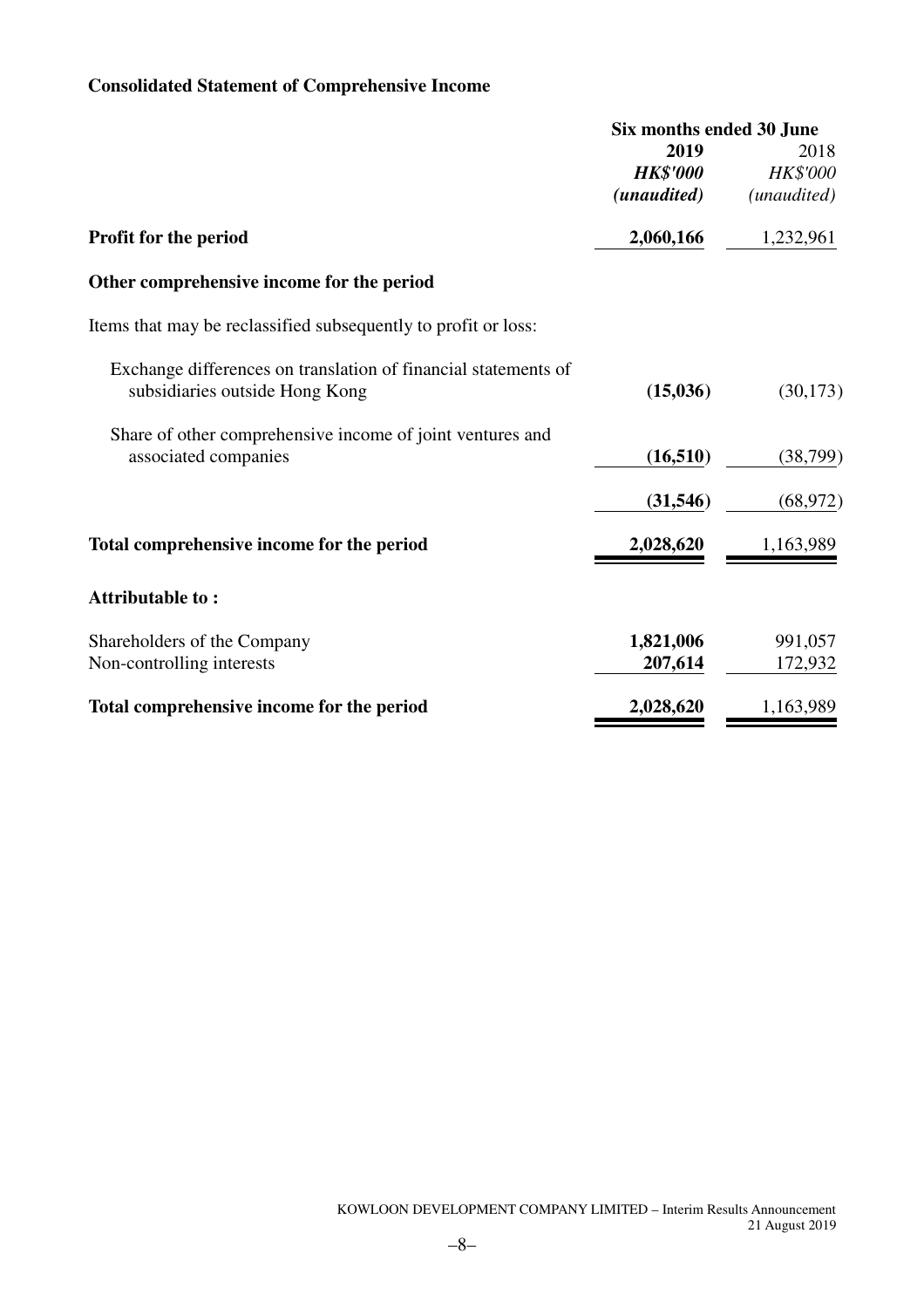# **Consolidated Statement of Financial Position**

|                                   |             | At 30 June 2019 |            | At 31 December 2018 |            |
|-----------------------------------|-------------|-----------------|------------|---------------------|------------|
|                                   | <b>Note</b> | <b>HK\$'000</b> |            | HK\$'000            |            |
|                                   |             | (unaudited)     |            | (audited)           |            |
| <b>Non-current assets</b>         |             |                 |            |                     |            |
| Investment properties             |             |                 | 10,729,450 |                     | 10,607,850 |
| Property, plant and equipment     | 9           |                 | 752,160    |                     | 767,118    |
| Oil exploitation assets           | 9           |                 | 27,212     |                     | 27,516     |
| Interests in property development | 10          |                 | 13,023,438 |                     | 12,966,296 |
| Interest in joint ventures        |             |                 | 4,533,687  |                     | 4,533,371  |
| Interest in associated companies  |             |                 | 1,620,526  |                     | 1,680,459  |
| Loans and advances                | 11          |                 | 623,576    |                     | 818,470    |
| Deferred tax assets               |             |                 | 96,144     |                     | 125,794    |
|                                   |             |                 | 31,406,193 |                     | 31,526,874 |
| <b>Current assets</b>             |             |                 |            |                     |            |
| Inventories                       |             | 17,325,563      |            | 20,015,325          |            |
| Interests in property development | 10          | 1,311,804       |            | 871,658             |            |
| Trade and other receivables       | 11          | 1,259,380       |            | 1,130,952           |            |
| Loans and advances                | 11          | 18,789          |            | 25,014              |            |
| Amounts due from                  |             |                 |            |                     |            |
| related companies                 |             | 220,000         |            | 1,480,000           |            |
| Amounts due from joint ventures   |             | 309,959         |            | 301,926             |            |
| Pledged bank deposits             |             | 753,920         |            | 1,042,161           |            |
| Cash and bank balances            |             | 1,098,286       |            | 1,068,348           |            |
|                                   |             | 22,297,701      |            | 25,935,384          |            |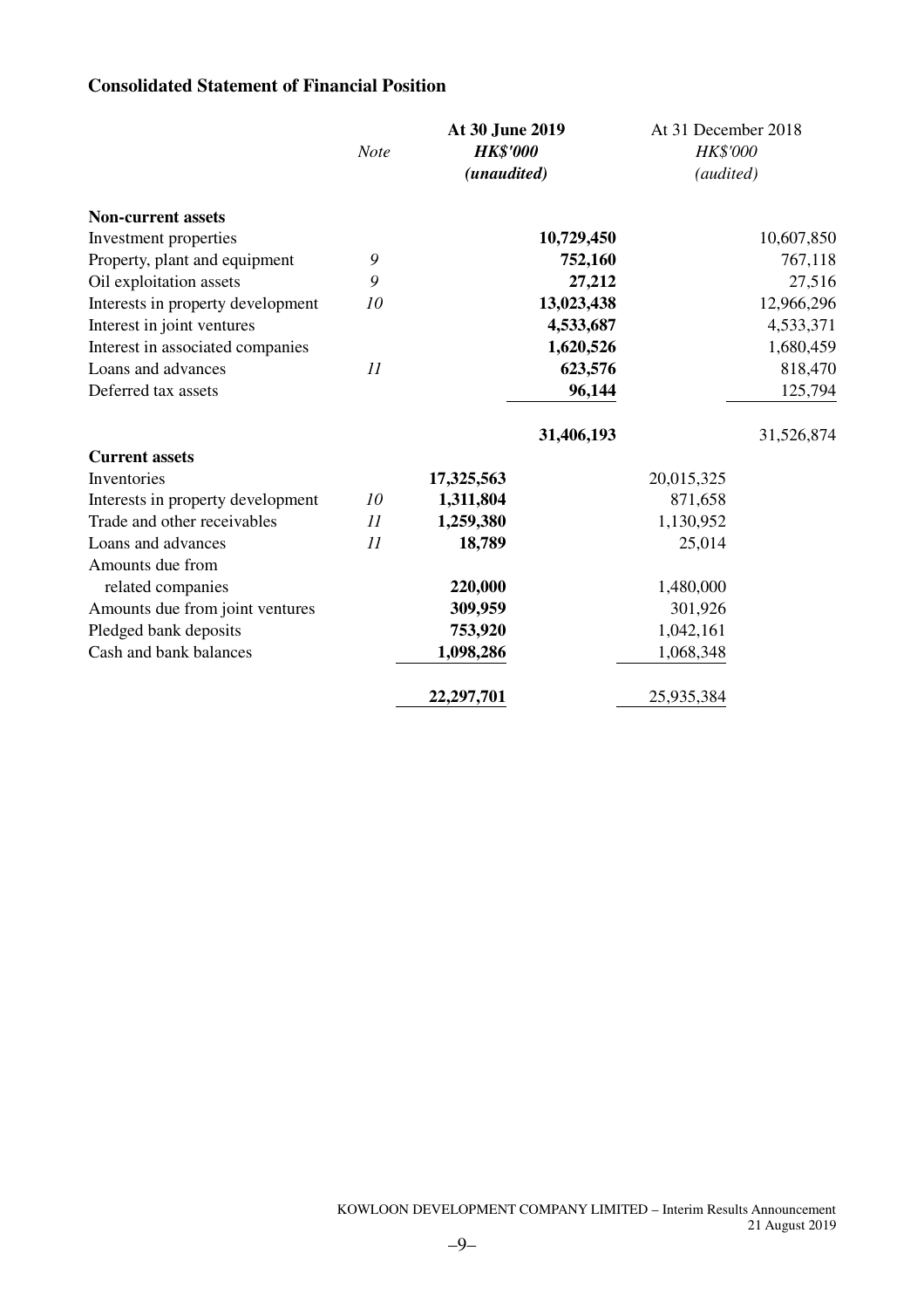|                                              |             |                 | At 30 June 2019 |            | At 31 December 2018 |  |
|----------------------------------------------|-------------|-----------------|-----------------|------------|---------------------|--|
|                                              | <b>Note</b> | <b>HK\$'000</b> |                 | HK\$'000   |                     |  |
|                                              |             | (unaudited)     |                 | (audited)  |                     |  |
| <b>Current liabilities</b>                   |             |                 |                 |            |                     |  |
| Trade and other payables                     | 12          | 5,373,482       |                 | 6,401,167  |                     |  |
| Amount due to a joint venture                |             | 706,521         |                 | 709,312    |                     |  |
| Loan from an associated company              |             | 45,040          |                 | 45,218     |                     |  |
| <b>Bank loans</b>                            |             | 3,569,500       |                 | 6,825,941  |                     |  |
| Current taxation                             |             | 477,196         |                 | 176,819    |                     |  |
|                                              |             | 10,171,739      |                 | 14,158,457 |                     |  |
| Net current assets                           |             |                 | 12,125,962      |            | 11,776,927          |  |
| <b>Total assets less current liabilities</b> |             |                 | 43,532,155      |            | 43,303,801          |  |
| <b>Non-current liabilities</b>               |             |                 |                 |            |                     |  |
| Loan from a related company                  |             | 3,390,206       |                 | 4,274,519  |                     |  |
| <b>Bank loans</b>                            |             | 8,325,140       |                 | 8,455,488  |                     |  |
| Other payables                               |             | 17,619          |                 | 17,450     |                     |  |
| Deferred tax liabilities                     |             | 643,344         |                 | 730,970    |                     |  |
|                                              |             |                 | 12,376,309      |            | 13,478,427          |  |
| <b>NET ASSETS</b>                            |             |                 | 31,155,846      |            | 29,825,374          |  |
| <b>Capital and reserves</b>                  |             |                 |                 |            |                     |  |
| Share capital                                |             |                 | 8,636,490       |            | 8,636,490           |  |
| Reserves                                     |             |                 | 18,272,391      |            | 17,039,701          |  |
| Total equity attributable to the             |             |                 |                 |            |                     |  |
| shareholders of the Company                  |             |                 | 26,908,881      |            | 25,676,191          |  |
| <b>Non-controlling interests</b>             |             |                 | 4,246,965       |            | 4,149,183           |  |
| <b>TOTAL EQUITY</b>                          |             |                 | 31,155,846      |            | 29,825,374          |  |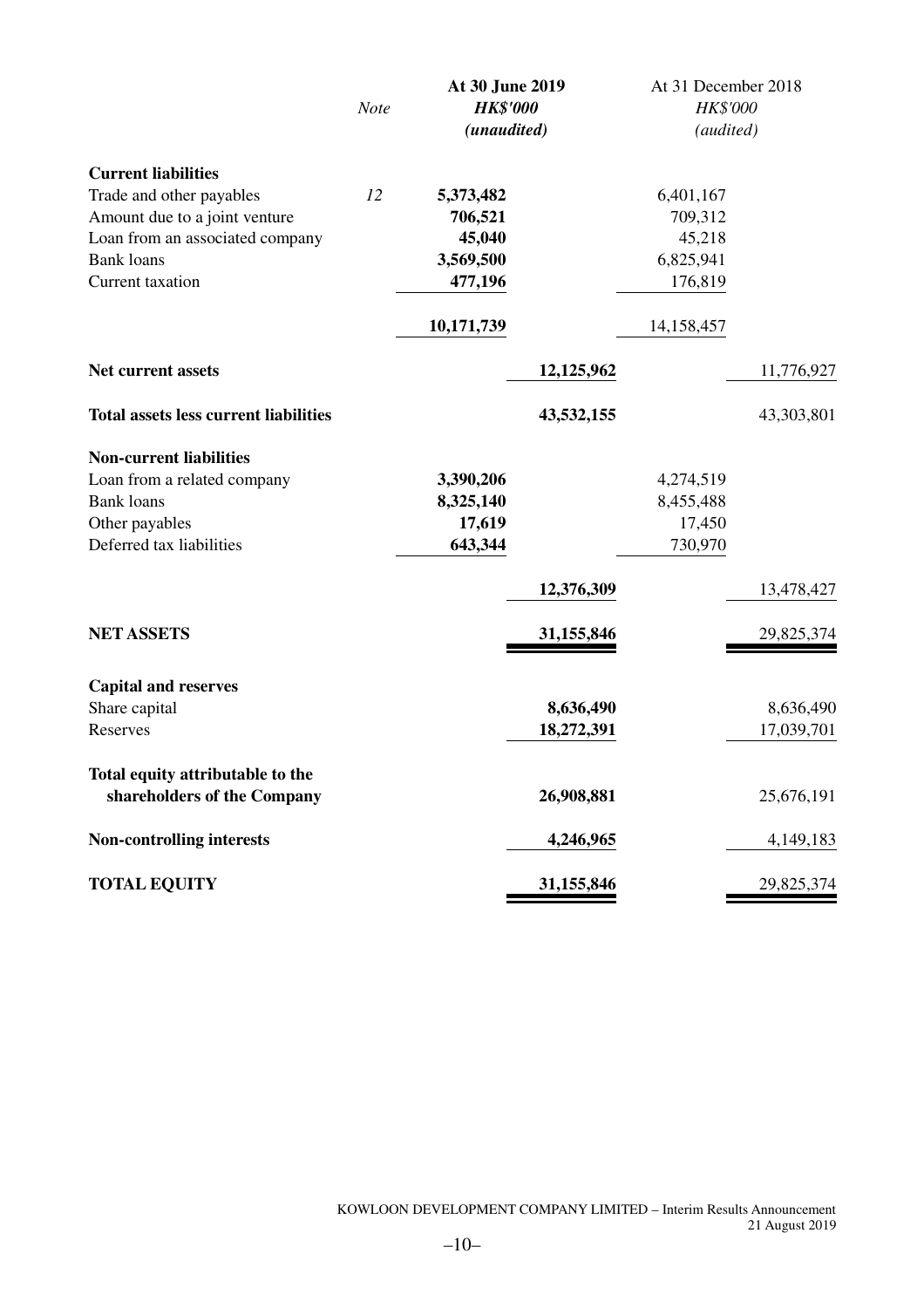#### *Notes*

#### **1 Basis of preparation**

The unaudited interim financial report has been prepared in accordance with the applicable disclosure provisions of the Rules Governing the Listing of Securities on The Stock Exchange of Hong Kong Limited, including compliance with Hong Kong Accounting Standard ("HKAS") 34, "Interim financial reporting", issued by the Hong Kong Institute of Certified Public Accountants ("HKICPA").

The interim financial report has been prepared in accordance with the same accounting policies adopted in the 2018 annual financial statements, except for the accounting policy changes that are expected to be reflected in the 2019 annual financial statements. Details of these changes in accounting policies are set out in note 2.

The preparation of an interim financial report in conformity with HKAS 34 requires management to make judgements, estimates and assumptions that affect the application of policies and reported amounts of assets and liabilities, income and expenses on a year to date basis. Actual results may differ from these estimates.

The financial information relating to the financial year ended 31 December 2018 that is included in this announcement of interim results as comparative information does not constitute the Company's statutory annual consolidated financial statements for that financial year but is derived from those financial statements. Further information relating to these statutory financial statements disclosed in accordance with section 436 of the Hong Kong Companies Ordinance (Cap.622) is as follows:

The Company has delivered the financial statements for the year ended 31 December 2018 to the Registrar of Companies as required by section 662(3) of, and Part 3 of Schedule 6 to, the Companies Ordinance. The Company's auditor has reported on those financial statements. The auditor's report was unqualified; did not include a reference to any matters to which the auditor drew attention by way of emphasis without qualifying its report; and did not contain a statement under sections 406(2), 407(2) or (3) of the Companies Ordinance.

### **2 Changes in accounting policies**

The HKICPA has issued a new Hong Kong Financial Reporting Standard ("HKFRS") 16, "Leases", and a number of amendments to HKFRSs that are first effective for the current accounting period of the Group.

None of these developments have had a material effect on how the Group's results and financial position for the current or prior periods have been prepared or presented. The Group has not applied any new standard or interpretation that is not yet effective for the current accounting period.

### **HKFRS 16,** "**Leases**"

HKFRS 16 replaces HKAS 17, "Leases", and the related interpretations, HK(IFRIC) 4, "Determining whether an arrangement contains a lease", HK(SIC) 15, "Operating leases – incentives", and HK(SIC) 27, "Evaluating the substance of transactions involving the legal form of a lease".

The key changes to the Group's accounting policies resulting from the adoption of HKFRS 16 are summarised below.

#### **As a lessee**

As a lessee, the Group previously classified leases as operating or finance leases under HKAS 17 based on its assessment of whether the lease transferred significantly all of the risks and rewards incidental to ownership of the underlying asset to the Group. Under HKFRS 16, the Group is required to capitalise all leases when it is the lessee, including leases previously classified as operating leases under HKAS 17.

The Group decided to apply recognition exemptions to short-term leases that have a lease term of 12 months or less and leases of low-value assets. For leases of other assets, the Group recognised right-of-use assets and lease liabilities.

#### **As a lessor**

HKFRS 16 does not substantially change how a lessor accounts for leases under HKAS 17.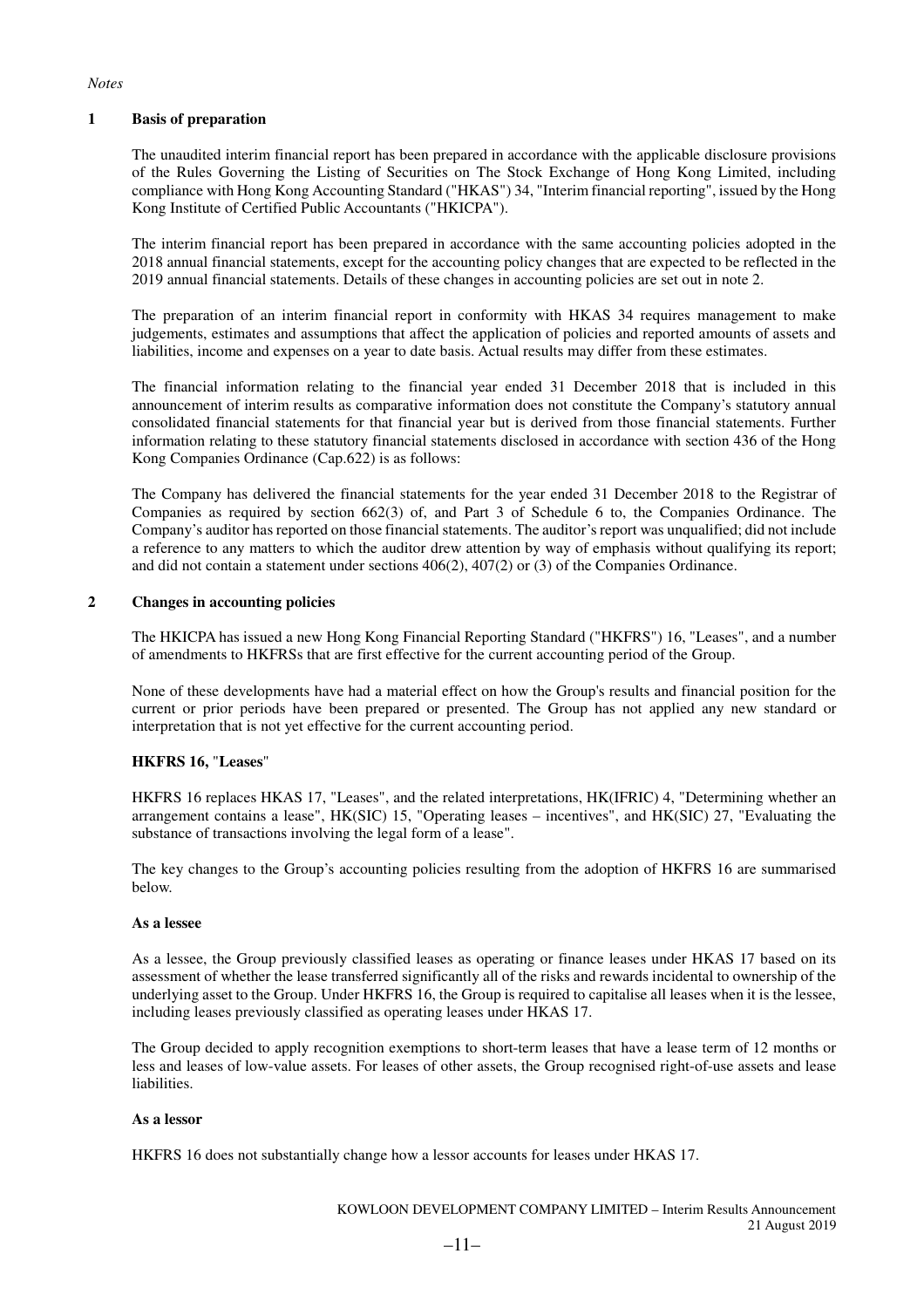### **3 Segment reporting**

The Group manages its business by a mixture of both business lines and geography. In a manner consistent with the way in which information is reported internally to the Group's top management for the purposes of assessing segment performance and allocating resources between segments, the Group has identified the following six reportable segments.

- Property development segment (Hong Kong/Mainland China/Macau): the development and sale of properties and interests in property development. Given the importance of the property development division to the Group, the Group's property development business is segregated further into three reportable segments on a geographical basis.
- Property investment segment: the leasing of properties to generate rental income and to gain from the appreciation in the properties' values in the long term.
- Oil segment: oil exploration and production.
- Other businesses segment: mainly includes the provision of finance services, income from the sale of ice and the provision of cold storage services and treasury operations.

Revenue comprises mainly rental income from properties, gross proceeds from sale of properties and crude oil, income from interests in property development and interest income.

Reportable segment profit represents profit before taxation by excluding fair value changes on interests in property development and investment properties, finance costs, exceptional items and head office and corporate income/expenses.

Segment assets include all tangible, intangible assets and current assets with the exception of deferred tax assets and other corporate assets.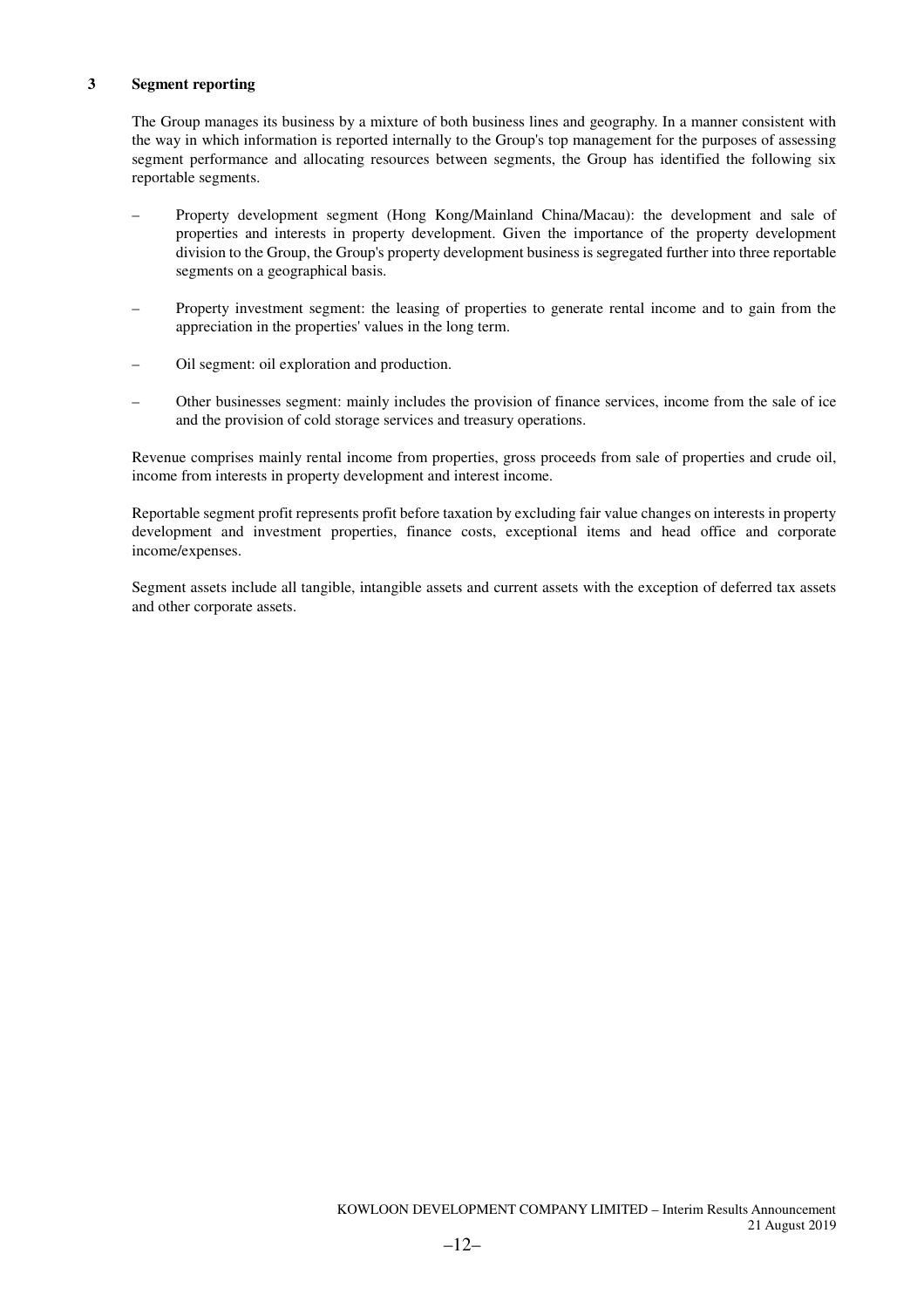### **3 Segment reporting** *(continued)*

Information regarding the Group's reportable segments as provided to the Group's top management for the purposes of resource allocation and assessment of segment performance for the period is set out below.

|                                                                                                                          | Six months ended 30 June 2019    |                                     |                                             |                               |                                                  |                        |                                  |  |
|--------------------------------------------------------------------------------------------------------------------------|----------------------------------|-------------------------------------|---------------------------------------------|-------------------------------|--------------------------------------------------|------------------------|----------------------------------|--|
|                                                                                                                          |                                  |                                     | <b>Property development</b>                 |                               |                                                  |                        |                                  |  |
|                                                                                                                          | Consolidated<br><b>HK\$'000</b>  | <b>Hong Kong</b><br><b>HK\$'000</b> | <b>Mainland</b><br>China<br><b>HK\$'000</b> | Macau<br><b>HK\$'000</b>      | <b>Property</b><br>investment<br><b>HK\$'000</b> | Oil<br><b>HK\$'000</b> | <b>Others</b><br><b>HK\$'000</b> |  |
| Revenue                                                                                                                  | 5,664,767                        | 4,685,558                           | 445,025                                     | 220,000                       | 178,875                                          | 26,183                 | 109,126                          |  |
| Reportable segment profit<br>Other net expenses                                                                          | 2,265,336<br>(348,979)           | 1,771,504                           | 19,637<br>(348,979)                         | 222,997                       | 197,057                                          | (10, 343)              | 64,484                           |  |
| Fair value changes on investment<br>properties                                                                           | 100,281                          |                                     |                                             |                               | 100,281                                          |                        |                                  |  |
| Fair value changes on interests in<br>property development<br>Share of fair value changes on                             | 497,288                          |                                     | 5,579                                       | 491,709                       |                                                  |                        |                                  |  |
| investment properties of<br>a joint venture<br>Head office and corporate expenses<br>Finance costs                       | 9,240<br>(55, 454)<br>(134, 298) |                                     |                                             |                               | 9,240                                            |                        |                                  |  |
| Profit before taxation                                                                                                   | 2,333,414                        |                                     |                                             |                               |                                                  |                        |                                  |  |
| Share of profits of<br>associated companies<br>Share of profits of joint ventures<br>Write down of inventories           | 6,482<br>24,441<br>(348,979)     |                                     | 4,862<br>(18, 880)<br>(348,979)             |                               | 43,321                                           |                        | 1,620                            |  |
|                                                                                                                          |                                  |                                     |                                             | Six months ended 30 June 2018 |                                                  |                        |                                  |  |
|                                                                                                                          |                                  |                                     | Property development                        |                               |                                                  |                        |                                  |  |
|                                                                                                                          | Consolidated<br>HK\$'000         | Hong Kong<br>HK\$'000               | Mainland<br>China<br>HK\$'000               | Macau<br>HK\$'000             | Property<br>investment<br>HK\$'000               | 0il<br>HK\$'000        | Others<br>HK\$'000               |  |
| Revenue                                                                                                                  | 705,627                          | 27,692                              | 185,461                                     | 180,000                       | 175,815                                          | 36,584                 | 100,075                          |  |
| Reportable segment profit<br>Fair value changes on investment                                                            | 660,932                          | (16, 165)                           | 252,321                                     | 183,307                       | 201,136                                          | (8,664)                | 48,997                           |  |
| properties                                                                                                               | 291,582                          |                                     |                                             |                               | 291,582                                          |                        |                                  |  |
| Fair value changes on interests in<br>property development<br>Share of fair value changes on<br>investment properties of | 447,354                          |                                     | 201                                         | 447,153                       |                                                  |                        |                                  |  |
| a joint venture<br>Head office and corporate expenses<br>Finance costs                                                   | 17,600<br>(60, 448)<br>(89, 527) |                                     |                                             |                               | 17,600                                           |                        |                                  |  |
| Profit before taxation                                                                                                   | ,267,493                         |                                     |                                             |                               |                                                  |                        |                                  |  |
| Share of profits of<br>associated companies<br>Share of profits of joint ventures                                        | 68,556<br>250,999                |                                     | 69,606<br>201,489                           |                               | 49,510                                           |                        | (1,050)                          |  |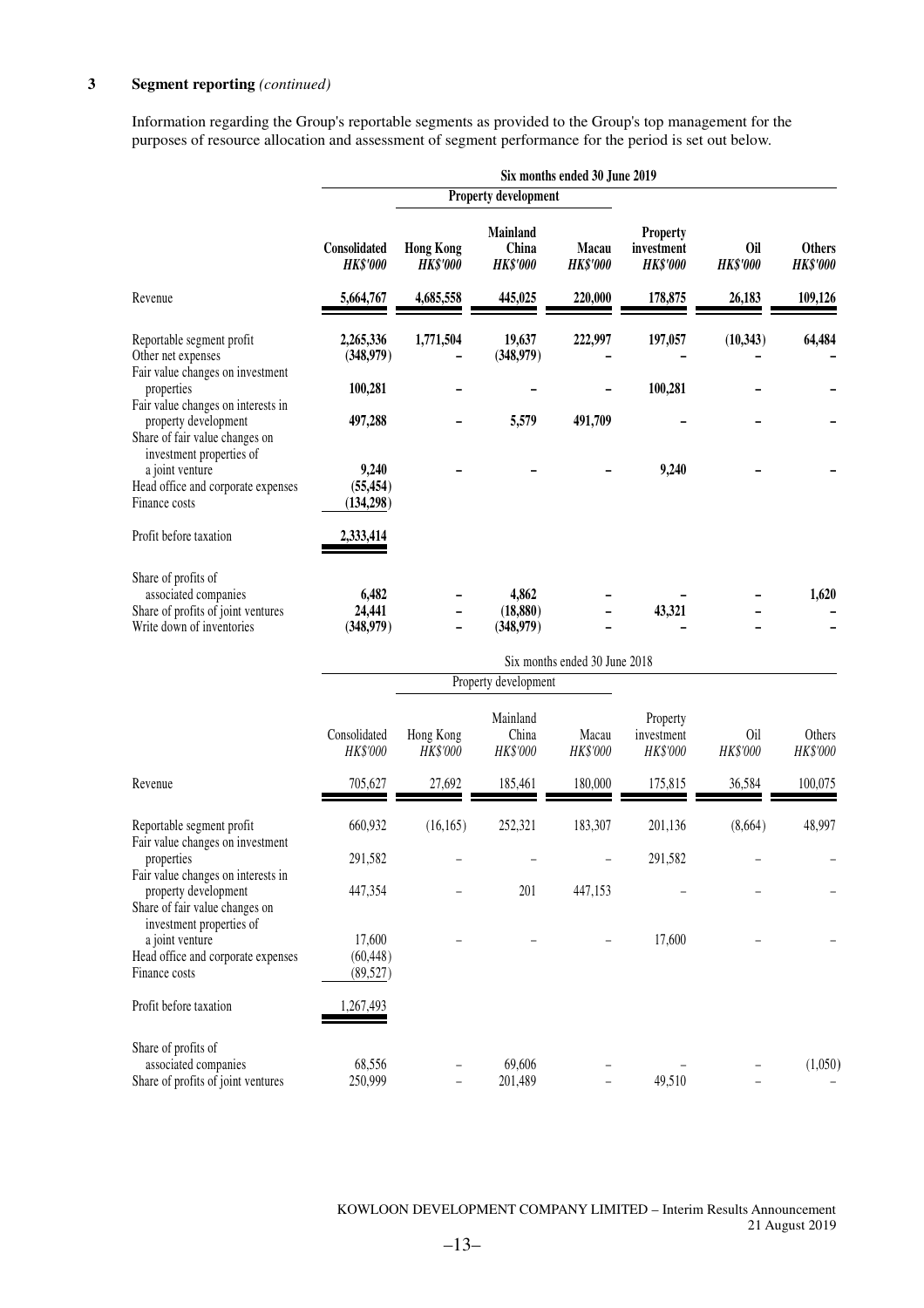|                                                                                                                                         |                                                            |                                     |                                      | At 30 June 2019          |                                           |                               |                                  |  |
|-----------------------------------------------------------------------------------------------------------------------------------------|------------------------------------------------------------|-------------------------------------|--------------------------------------|--------------------------|-------------------------------------------|-------------------------------|----------------------------------|--|
|                                                                                                                                         |                                                            |                                     | Property development                 |                          |                                           |                               |                                  |  |
|                                                                                                                                         | Consolidated<br><b>HK\$'000</b>                            | <b>Hong Kong</b><br><b>HK\$'000</b> | Mainland<br>China<br><b>HK\$'000</b> | Macau<br><b>HK\$'000</b> | Property<br>investment<br><b>HK\$'000</b> | <b>Oil</b><br><b>HK\$'000</b> | <b>Others</b><br><b>HK\$'000</b> |  |
| Reportable segment assets<br>Deferred tax assets<br>Pledged bank deposits<br>Cash and bank balances<br>Head office and corporate assets | 51,617,583<br>96,144<br>753,920<br>1,098,286<br>137,961    | 8,807,190                           | 16,223,975                           | 12,797,468               | 12,535,356                                | 339,644                       | 913,950                          |  |
| Consolidated total assets                                                                                                               | 53,703,894                                                 |                                     |                                      |                          |                                           |                               |                                  |  |
| Interest in associated companies<br>Interest in and amounts due from                                                                    | 1,620,526                                                  |                                     | 1,586,233                            |                          |                                           |                               | 34,293                           |  |
| joint ventures                                                                                                                          | 4,843,646                                                  |                                     | 3,301,442                            |                          | 1,542,204                                 |                               |                                  |  |
|                                                                                                                                         |                                                            | At 31 December 2018                 |                                      |                          |                                           |                               |                                  |  |
|                                                                                                                                         |                                                            |                                     | Property development                 |                          |                                           |                               |                                  |  |
|                                                                                                                                         | Consolidated<br>HK\$'000                                   | Hong Kong<br>HK\$'000               | Mainland<br>China<br>HK\$'000        | Macau<br>HK\$'000        | Property<br>investment<br>HK\$'000        | Oil<br>HK\$'000               | Others<br>HK\$'000               |  |
| Reportable segment assets<br>Deferred tax assets<br>Pledged bank deposits<br>Cash and bank balances<br>Head office and corporate assets | 55,095,682<br>125,794<br>1,042,161<br>1,068,348<br>130,273 | 11,050,856                          | 16,896,729                           | 13,305,655               | 12,134,318                                | 343,485                       | 1,364,639                        |  |
| Consolidated total assets                                                                                                               | 57,462,258                                                 |                                     |                                      |                          |                                           |                               |                                  |  |
| Interest in associated companies<br>Interest in and amounts due from                                                                    | 1,680,459                                                  |                                     | 1,645,826                            |                          |                                           |                               | 34,633                           |  |
| joint ventures                                                                                                                          | 4,835,297                                                  |                                     | 3,319,017                            |                          | 1,516,280                                 |                               |                                  |  |

### **4 Other net expenses**

Other net expenses mainly represent the write down of inventories of HK\$348,979,000 (six months ended 30 June 2018: Nil).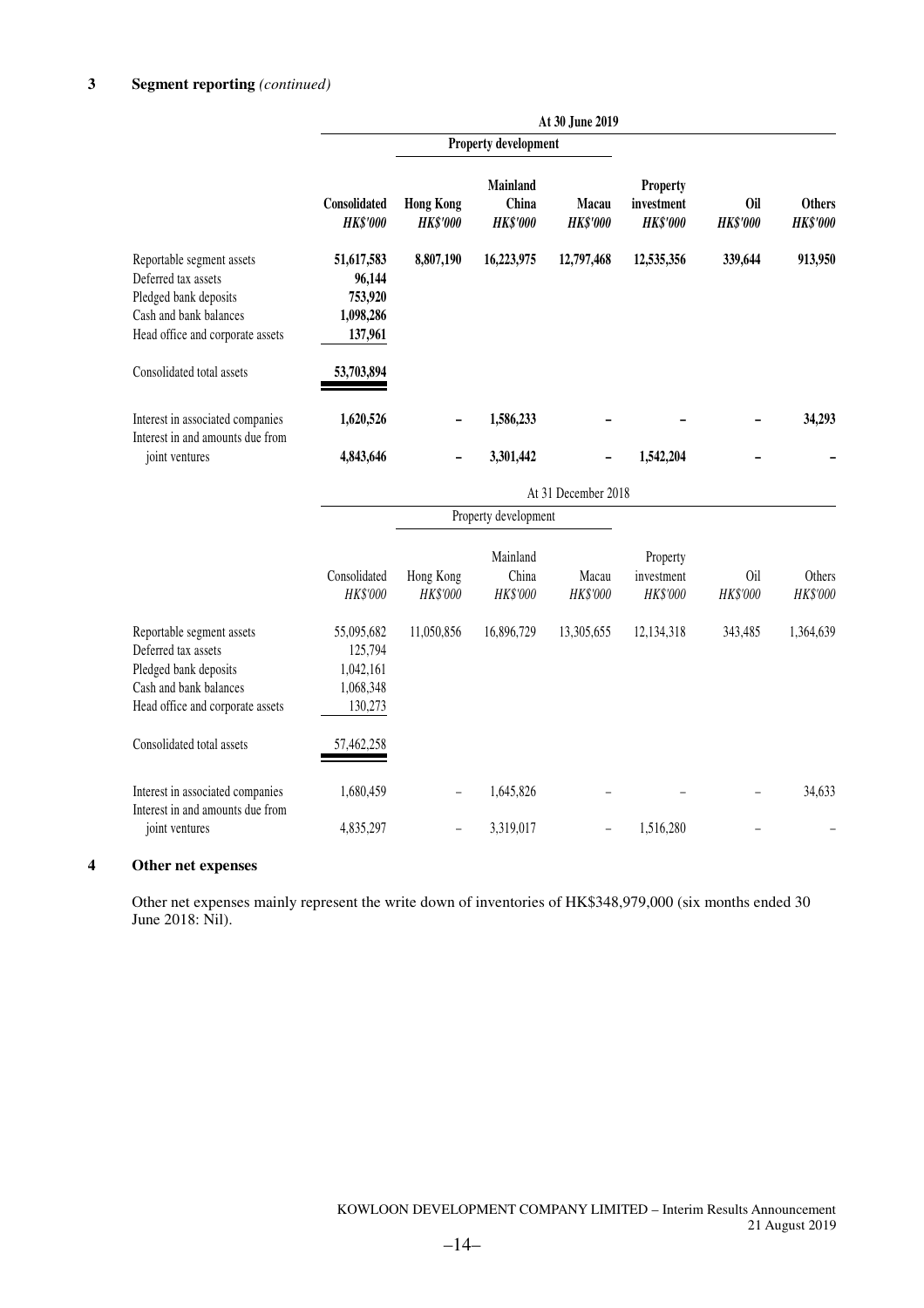#### **5 Finance costs**

|                                                                  | Six months ended 30 June |                 |
|------------------------------------------------------------------|--------------------------|-----------------|
|                                                                  | 2019                     | 2018            |
|                                                                  | <b>HK\$'000</b>          | <b>HK\$'000</b> |
| Interest on bank loans                                           | 202,098                  | 151,932         |
| Interest on loan from a related company/ultimate holding company | 40,777                   | 10,342          |
| Less: Amount capitalised                                         | (108, 577)               | (72, 747)       |
|                                                                  | 134,298                  | 89.527          |

#### **6 Income tax**

|                               | Six months ended 30 June<br>2019 | 2018            |
|-------------------------------|----------------------------------|-----------------|
|                               | <b>HK\$'000</b>                  | <b>HK\$'000</b> |
| <b>Current tax</b>            |                                  |                 |
| Provision for Profits Tax     |                                  |                 |
| - Hong Kong                   | 327,335                          | 21,779          |
| - Outside Hong Kong           | 1,416                            | 1,477           |
|                               | 328,751                          | 23,256          |
| Land appreciation tax ("LAT") | 1,610                            | 3,190           |
| Deferred tax                  | (57, 113)                        | 8,086           |
|                               | 273,248                          | 34,532          |

The provision for Hong Kong Profits Tax is calculated at 16.5% (six months ended 30 June 2018 : 16.5%) of the estimated assessable profits for the six months ended 30 June 2019. Tax levied in jurisdictions outside Hong Kong is charged at the appropriate current rates of taxation ruling in the relevant jurisdictions.

Under the Provisional Regulations on LAT in Mainland China, all gains arising from the transfer of real estate property in Mainland China are subject to LAT at progressive rates ranging from 30% to 60% on the appreciation of land value, being the proceeds of sale of properties less deductible expenditure including cost of land use rights, borrowings costs and all property development expenditure.

### **7 Earnings per share**

### **(a) Basic earnings per share**

The calculation of basic earnings per share is based on the profit attributable to shareholders of the Company of HK\$1,850,631,000 (six months ended 30 June 2018: HK\$1,059,462,000) and the weighted average number of ordinary shares in issue during the period of 1,176,631,296 (six months ended 30 June 2018: 1,176,631,296).

#### **(b) Diluted earnings per share**

There were no dilutive potential shares in existence during the six months ended 30 June 2019 and 2018.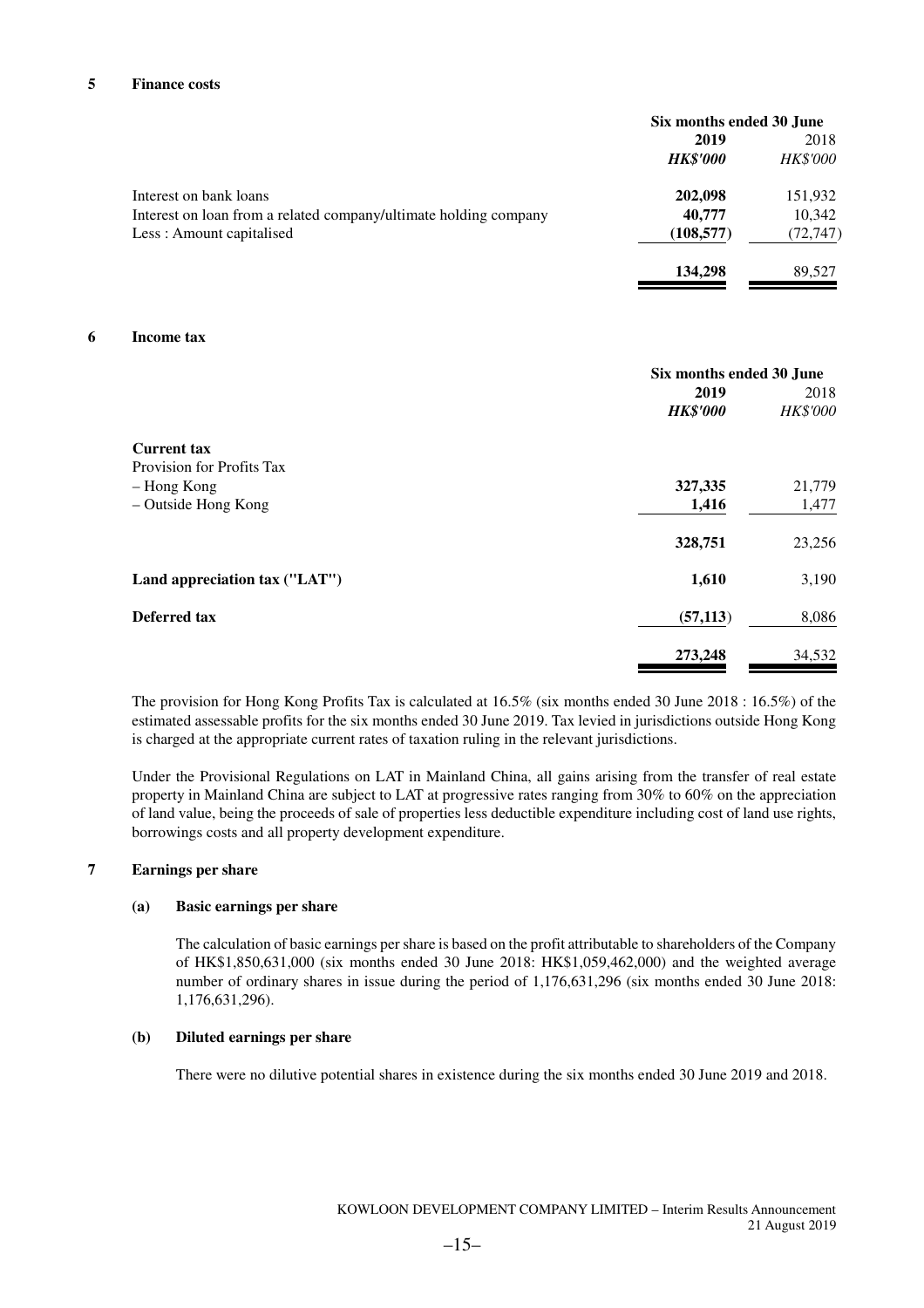|                                                                | Six months ended 30 June |                 |
|----------------------------------------------------------------|--------------------------|-----------------|
|                                                                | 2019                     | 2018            |
|                                                                | <b>HK\$'000</b>          | <b>HK\$'000</b> |
| Cash dividend:                                                 |                          |                 |
| Interim dividend declared after the interim period of HK\$0.24 |                          |                 |
| $(six$ months ended 30 June 2018: HK\$0.22) per share          | 282,392                  | 258,859         |
| Special dividend by way of distribution in specie declared     |                          |                 |
| <b>after the interim period</b> (Remark)                       |                          | 81,188          |
|                                                                | 282,392                  | 340.047         |
|                                                                |                          |                 |

Remark: On 22 August 2018, the Board declared a special dividend to be satisfied by way of distribution of specie of share in Polytec Asset Holdings Limited ("PAH") on the basis of 1 ordinary share of PAH for every 10 ordinary shares of the Company. A total of 117,663,130 PAH shares with an aggregate market value of approximately HK\$81,188,000 were recognised as distribution during 2018, which represented a distribution of approximately HK\$0.069 per share of the Company.

The interim dividend declared after the interim period has not been recognised as a liability at the interim period end date.

#### **9 Oil production assets and oil exploitation assets**

As at 30 June 2019, the Group had oil production assets of HK\$287,241,000 (31 December 2018: HK\$295,191,000) (included in property, plant and equipment) and oil exploitation assets of HK\$27,212,000 (31 December 2018: HK\$27,516,000). Oil production assets and oil exploitation assets are stated at cost less accumulated depreciation/amortisation and impairment losses.

The gas flaring permit to flare associated gas for conducting normal crude oil production in the South Alibek Oilfield of Caspi Neft TME, a wholly owned subsidiary of PAH (70.8% owned by the Group), in Kazakhstan was expired on 31 December 2018. During the period under review, Caspi Neft TME maintained a minimum production and also renewed the gas flaring permit which will expire on 30 September 2019.

Caspi Neft TME has been taking all necessary steps to obtain a gas flaring permit valid for a longer period so as to enable it to continue to conduct normal crude oil production after 30 September 2019 and is also currently considering several alternatives to resolve the issue regarding the treatment and utilisation of associated gas permanently, including obtaining approvals from the relevant authorities of the Kazakhstan Government and engaging in active communication with other external parties in order to substantiate the other alternatives. Based on the above, the Group considers that there is no indication that gas flaring permits will not be renewed in the future.

As at 30 June 2019, management reassessed the operation and the risk exposures of the Group's oil exploration and production business as a whole and estimated that the estimated recoverable amounts of the oil production and exploitation assets exceeded their carrying values. No impairment loss is considered necessary for the six months ended 30 June 2019. The recoverable amounts of oil production and exploitation assets were determined based on value in use calculations applying a discount rate of 12.5% (31 December 2018: 12.5%).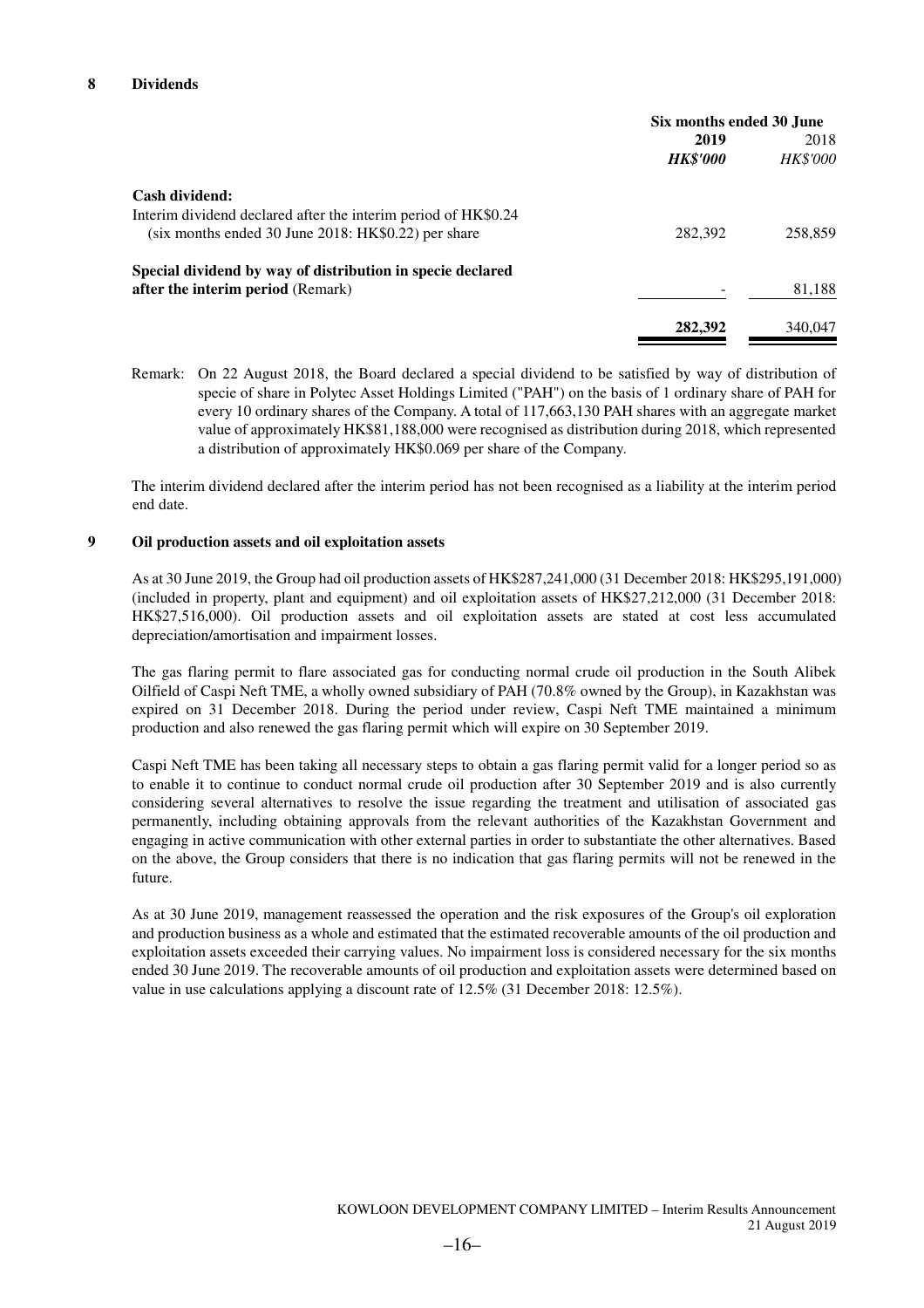#### **10 Interests in property development**

|                                                   | 2019            | 2018        |
|---------------------------------------------------|-----------------|-------------|
|                                                   | <b>HK\$'000</b> | HK\$'000    |
| At 1 January                                      | 13,837,954      | 13,663,454  |
| <b>Distributions</b>                              | (220,000)       | (1,660,000) |
| Change in fair value recognised in profit or loss | 717,288         | 1,834,500   |
| Net changes in fair value                         | 497,288         | 174,500     |
|                                                   |                 |             |
| At 30 June/31 December                            | 14,335,242      | 13,837,954  |
| Representing:                                     |                 |             |
| Non-current assets                                | 13,023,438      | 12,966,296  |
| Current assets                                    | 1,311,804       | 871,658     |
|                                                   | 14,335,242      | 13,837,954  |

Interests in property development represent the Group's interests in the development of two properties located at Lote P and Lotes T+T1 of Novos Aterros da Areia Preta, in Macau and one property located at Huizhou, in Mainland China under the co-investment agreements with a related company, Polytec Holdings International Limited ("Polytec Holdings") and two of its wholly owned subsidiaries. Pursuant to the terms of the co-investment agreements, the Group will provide funding to cover any shortfall in the funding of the property development projects which is subject to an aggregate maximum amount. In return, Polytec Holdings and its two wholly owned subsidiaries will pay to the Group cash flows from the property development projects according to the formulae set out in the co-investment agreements. Details of the funding arrangements and other key terms of the coinvestment agreements were disclosed in the Company's Circulars dated 23 May 2006 and 30 October 2013. Interests in property development are stated at fair value at the end of the reporting period.

In respect of the development project at Lote P, its land concession was agreed in December 1990 whereby the land use was successfully converted from industrial to residential and commercial in 2006, with a lease term of 25 years ending on 25 December 2015 (the "Expiry Date"). If the project had been completed on or before the Expiry Date, it would have become a definite land concession which would be renewable every 10 years until 2049. However, in September 2013, the Macau Special Administrative Region Government (the "Macau SAR Government") promulgated the Macau New Land Law (the "MNLL") which came into effect in March 2014. The MNLL provides that the Macau SAR Government will have the right to resume the land of any property development that is not completed and/or where the conditions as stated in the land concession for which have not been fulfilled by the stipulated expiry date without any compensation to the property owner. Owing to delays caused by the Macau SAR Government in granting the requisite approvals and permits for the development of the project, the project could not commence until August 2014. As a result, the construction work could not be completed by the Expiry Date and all construction work is currently suspended. An application had been made to the Macau SAR Government for an extension of the Expiry Date but was declined by the relevant department of the Macau SAR Government.

On 23 May 2018, the Tribunal de Ultima Instancia (the Court of Final Appeal) of the Macau SAR rejected the application of final appeal by Polytex Corporation Limited ("PCL"), the registered owner of the property of the project and a wholly owned subsidiary of Polytec Holdings, for invalidating the decision made by the Chief Executive of the Macau SAR to terminate the land concession of the project.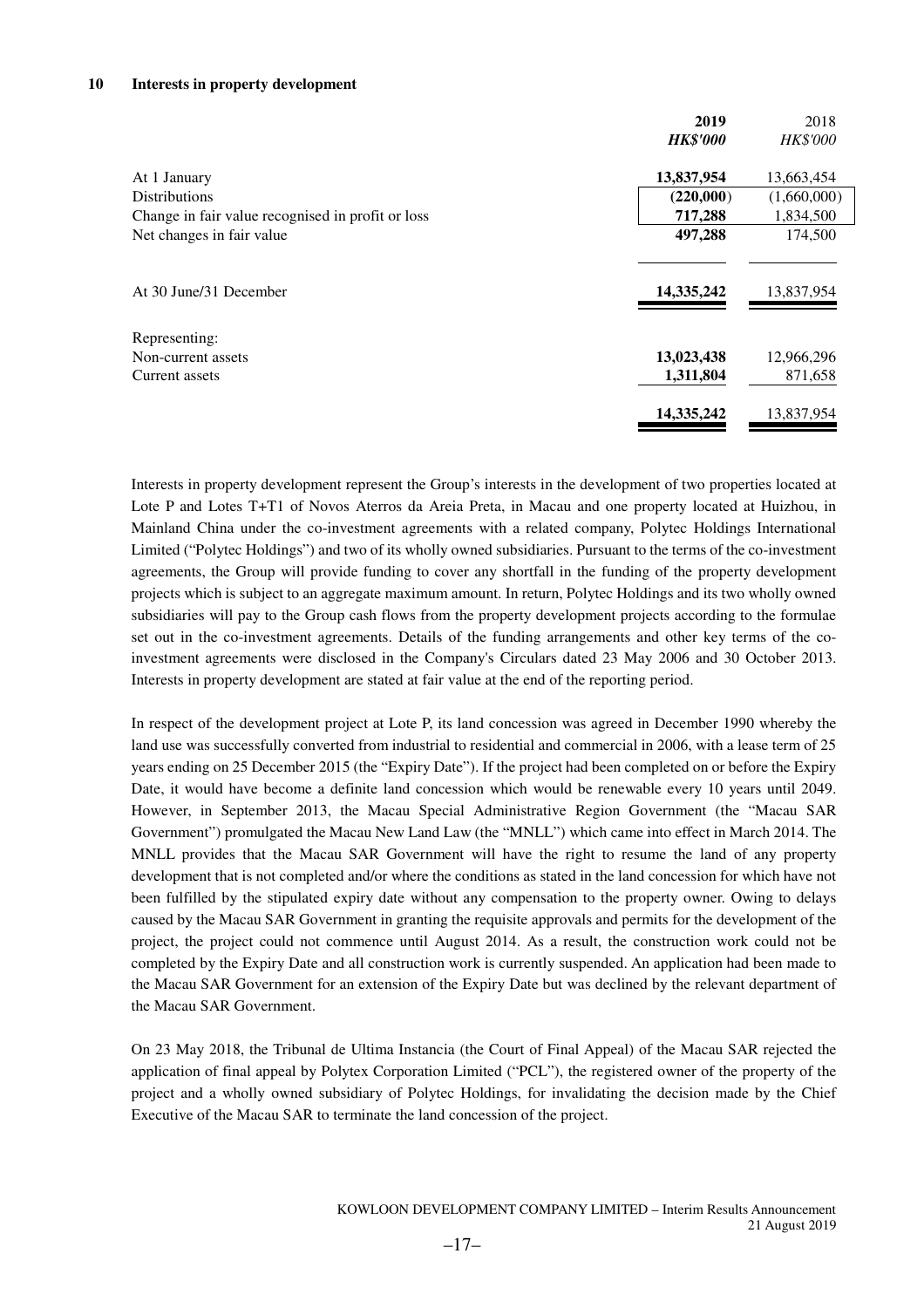### **10 Interests in property development** *(continued)*

Based on the legal opinion obtained by the Group, management is of the view that PCL has strong legal grounds and arguments to seek compensation from the Macau SAR Government for losses and damages, including but not limited to all actual losses suffered and all loss of profit as expected to be derived upon completion of the project, as a result of the procedural delay in granting the requisite approvals and permits for the development of the project which caused the incompletion of the project before the Expiry Date. On 29 November 2018, PCL had filed a civil claim against the Macau SAR Government to seek compensation for losses and damages on the development project at Lote P.

In addition, pursuant to the co-investment agreement for the development of the project, in the event that PCL fails to complete the project under the co-investment agreement, Polytec Holdings will be required to indemnify the Group in respect of any loss suffered. Therefore, any loss to the Group due to the repossession of the land of the project by the Macau SAR Government will be indemnified by Polytec Holdings. Accordingly, no impairment for the interests in the project was considered necessary at 30 June 2019.

In respect of the development project at Lotes T+T1, the occupation permit had been obtained in July 2017. The pre-sold residential units have been gradually delivered to the purchasers since late December of 2017, and the unsold residential units have been putting on the market for sale in phases.

During the period ended 30 June 2019, pursuant to the co-investment agreement, distribution of HK\$220,000,000 (six months ended 30 June 2018: HK\$180,000,000) was made by a wholly owned subsidiary of Polytec Holdings, in relation to the property development project at Lotes T+T1. Income arising from interests in property development recognised in the consolidated income statement from the distribution during the period ended 30 June 2019 amounted to HK\$220,000,000 (six months ended 30 June 2018: HK\$180,000,000).

As at 30 June 2019, interests in property development of HK\$1,311,804,000 (31 December 2018: HK\$871,658,000) was expected to be recoverable within one year and was classified as current assets.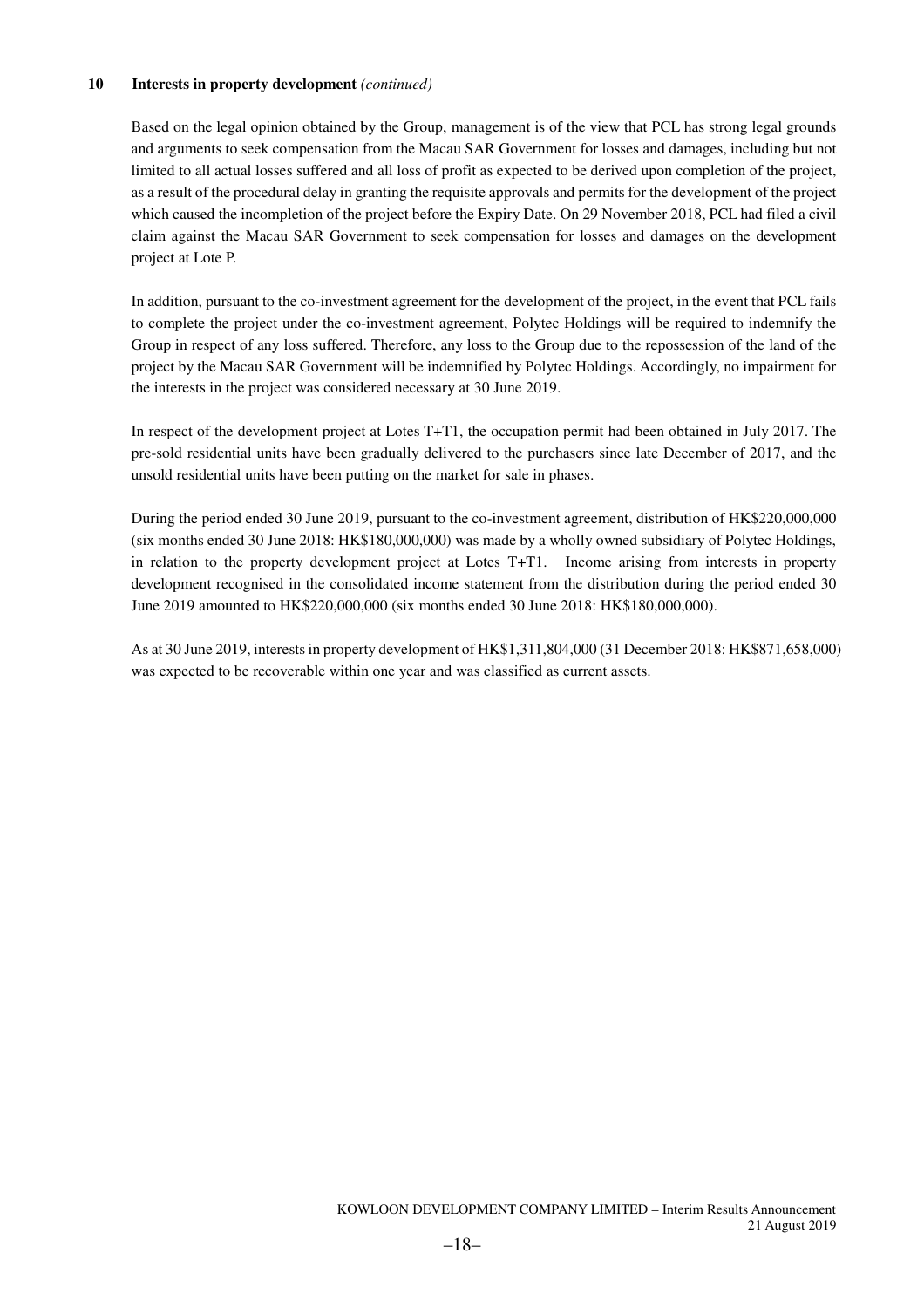#### **11 Trade and other receivables/Loans and advances**

The following is an ageing analysis (based on the due date) of trade receivables and loans and advances (net of loss allowance):

|                                          | At              | At              |
|------------------------------------------|-----------------|-----------------|
|                                          | 30 June         | 31 December     |
|                                          | 2019            | 2018            |
|                                          | <b>HK\$'000</b> | <b>HK\$'000</b> |
| Current                                  | 1,217,670       | 1,305,913       |
| Within 3 months                          | 19,049          | 15,139          |
| 3 months to 6 months                     | 2,287           | 309             |
| More than 6 months                       | 11,997          | 16,510          |
| Trade receivables and loans and advances | 1,251,003       | 1,337,871       |
| Utility and other deposits               | 183,682         | 184,737         |
| Prepaid tax                              | 105,050         | 99,790          |
| Other receivables and prepayments        | 362,010         | 352,038         |
|                                          | 1,901,745       | 1,974,436       |
| Representing:                            |                 |                 |
| Non-current assets                       | 623,576         | 818,470         |
| Current assets                           | 1,278,169       | 1,155,966       |
|                                          | 1,901,745       | 1,974,436       |

The Group maintains a defined credit policy. An ageing analysis of trade receivables and loans and advances is prepared on a regular basis and is closely monitored to minimise any credit risk associated with receivables and loans and advances.

As at 30 June 2019, included in utility and other deposits was a deposit of HK\$161,095,000 (31 December 2018: HK\$161,095,000) paid to Polytec Holdings for the proposed acquisition of 60% interest of a wholly owned subsidiary of Polytec Holdings together with the assignment of loans from Polytec Holdings. In 2018, the Group has paid the deposit of HK\$161,095,000 for the proposed acquisition through the loan from a related company. Details of the acquisition were disclosed in the announcement of the Company dated 22 June 2018.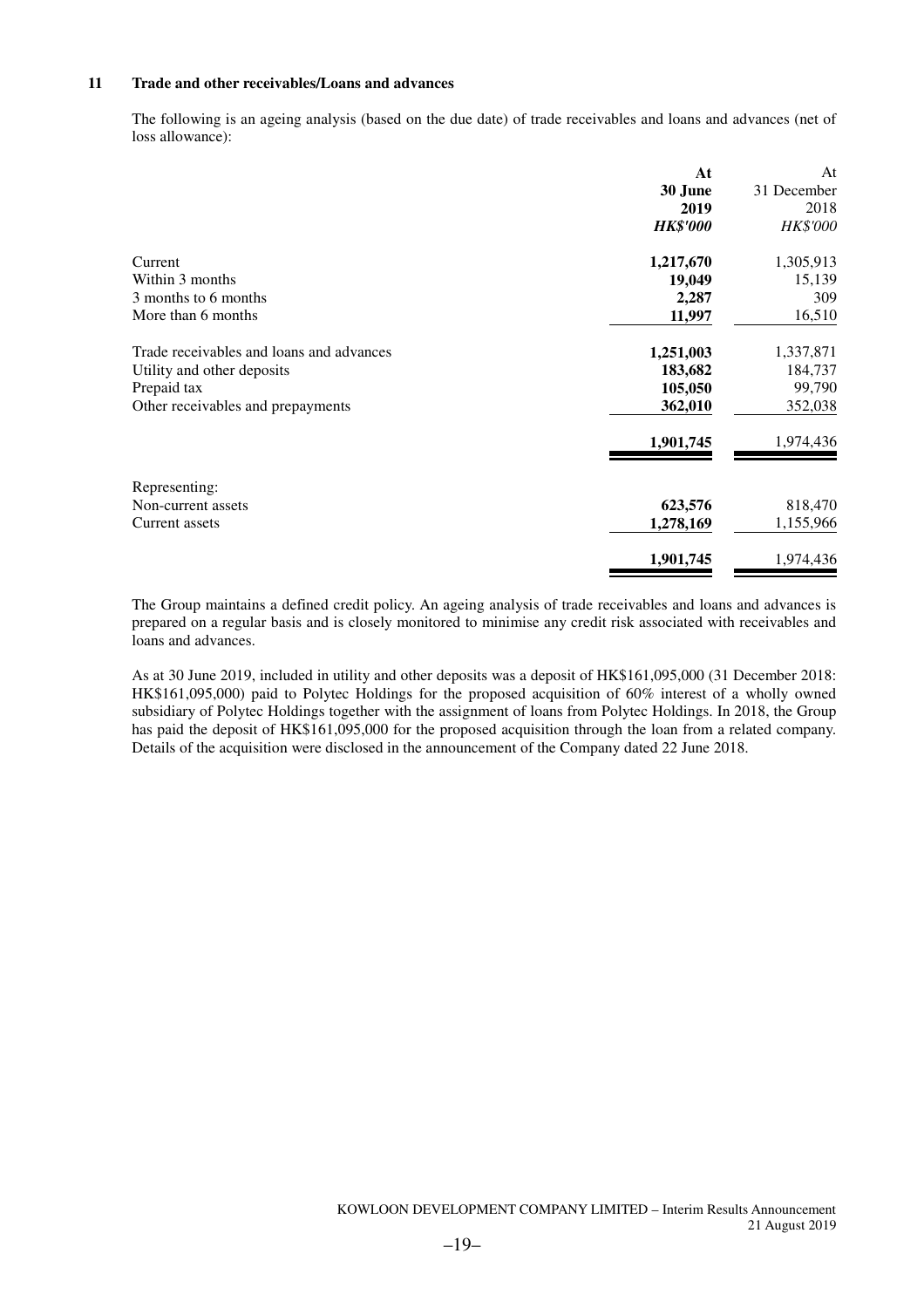### **12 Trade and other payables**

The following is an ageing analysis (based on the due date) of trade payables:

|                                                                | At              | At              |
|----------------------------------------------------------------|-----------------|-----------------|
|                                                                | 30 June         | 31 December     |
|                                                                | 2019            | 2018            |
|                                                                | <b>HK\$'000</b> | <b>HK\$'000</b> |
| Not yet due or on demand                                       | 1,508,072       | 1,516,406       |
| Within 3 months                                                | 7,476           | 14,914          |
| 3 months to 6 months                                           |                 | 17              |
| More than 6 months                                             | 3               | 3               |
| Trade payables                                                 | 1,515,551       | 1,531,340       |
| Rental and other deposits                                      | 79,982          | 80,018          |
| Other payables and accrued expenses                            | 223,072         | 297,675         |
| Contract liabilities - deposits received on sale of properties | 3,554,877       | 4,492,134       |
|                                                                | 5,373,482       | 6,401,167       |

### **FINANCIAL REVIEW**

### *Financial resources and bank borrowings*

Total bank borrowings of the Group amounting to HK\$11,895 million as at 30 June 2019 (31 December 2018: HK\$15,281 million), comprising of HK\$3,570 million repayable within one year and HK\$8,325 million repayable after one year. Taking into account of cash and cash equivalents with an amount of HK\$1,098 million, the Group's net bank borrowings position was HK\$10,797 million as at 30 June 2019. Loan from a related company amounted to HK\$3,390 million as at 30 June 2019.

The Group's gearing ratio (calculated on the basis of net bank borrowings and loan from a related company less amounts due from related companies over equity attributable to shareholders of the Company) was 51.9% as at 30 June 2019 (31 December 2018: 66.2%).

During the period, sales/presales for the property projects in Hong Kong contributed cash inflows of approximately HK\$3,590 million to the Group. Furthermore, the Group has recorded of approximately HK\$486 million cash inflows mainly from sales/presales of various development projects in Mainland China.

During the period, distribution of HK\$220 million was made by a wholly owned subsidiary of a related company to the Group in relation to the development project at La Marina.

The Group continued to actively engage in the development projects in Hong Kong and Mainland China and expended a total of approximately HK\$1,232 million for construction costs during the period.

All the Group's borrowings are arranged on a floating rate basis. The Group will closely monitor and manage its exposure to interest rate fluctuations and will consider engaging in relevant hedging arrangements when considered appropriate.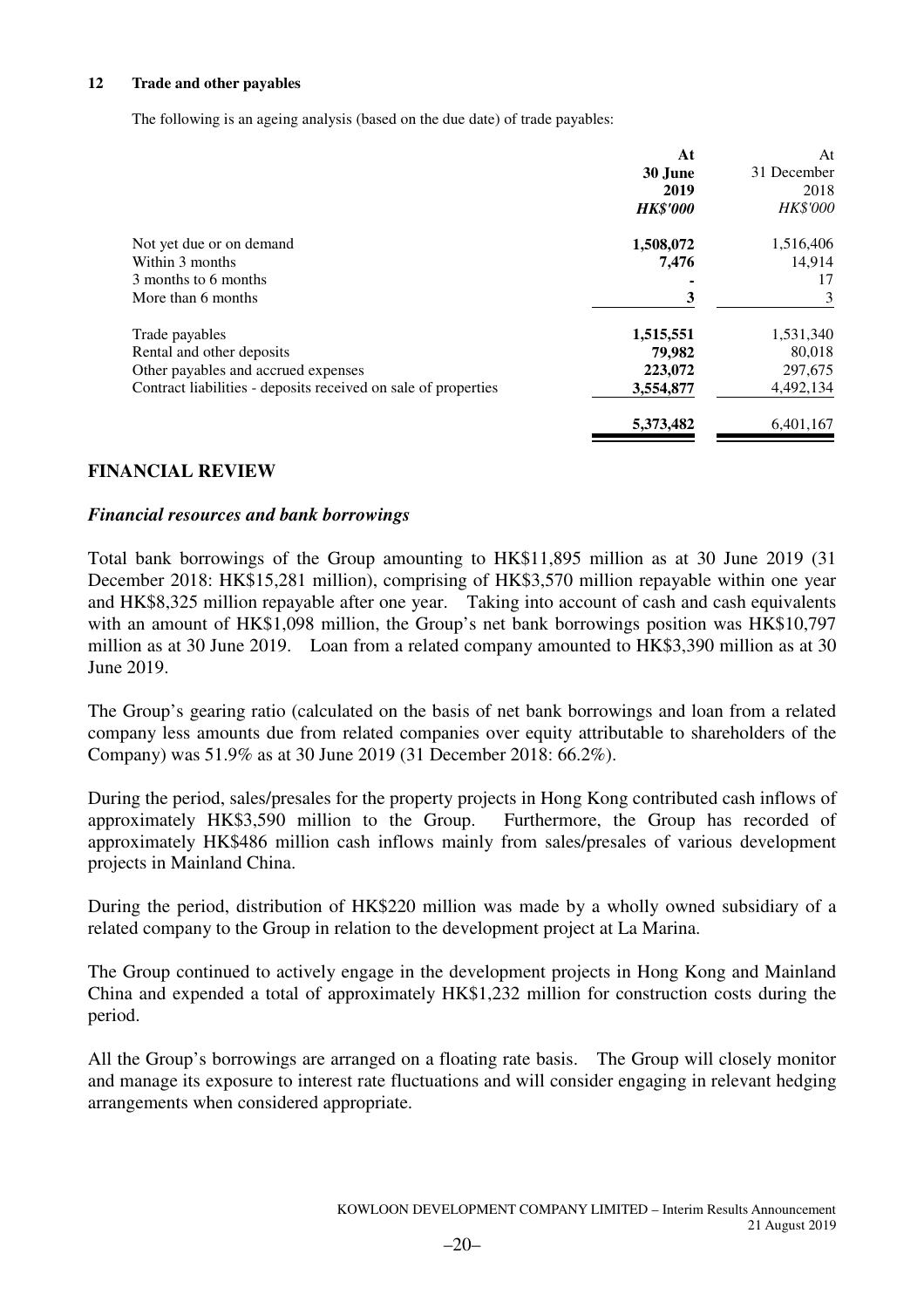With the investments in Mainland China, the Group is exposed to exchange fluctuations in Renminbi ("RMB"). Using revenue and cash generated from the development projects in Mainland China and/or external borrowings in RMB, serves as a natural hedge against the exchange rate risk of RMB.

In respect of the Group's oil business in Kazakhstan, the Group is exposed to the exchange fluctuations in the Tenge ("KZT"), the local currency of Kazakhstan, because the majority of operating expenses and capital expenditure are denominated in KZT, while a significant portion of its revenue is denominated in United States dollars. As at 30 June 2019, the Group did not have any outstanding financial instruments entered into for hedging purposes. Nevertheless, the Group is closely monitoring its overall foreign exchange exposure and interest rate exposure and will adopt a proactive but prudent approach to minimise the relevant exposures when necessary.

With the financing facilities in place, recurrent rental income from investment properties, cash inflows from presale/sale of the Group's development projects and the financial support from a related company, the Group has sufficient financial resources to satisfy its commitments and future funding requirements.

# *Capital commitments*

As at 30 June 2019, the Group had commitments in connection with the Group's investment properties amounting to HK\$24 million.

# *Pledge of assets*

As at 30 June 2019, properties having a value of HK\$14,773 million and bank deposits of HK\$754 million were pledged to financial institutions mainly to secure banking facilities extended to the Group.

### *Contingent liabilities*

The Group has given several guarantees in respect of banking facilities granted to a joint venture in Mainland China. Guarantees have been provided to a joint venture amounting to HK\$904 million, representing a 50% proportional guarantee in respect of HK\$1,808 million term loan facilities. The facilities were utilised to the extent of HK\$307 million as at 30 June 2019.

### **OTHER INFORMATION**

### *Review of Interim Results*

The Audit Committee of the Company has reviewed the unaudited interim financial report of the Group for the six months ended 30 June 2019. The Group's independent auditor, KPMG, Certified Public Accountants, has conducted a review of the interim financial report in accordance with Hong Kong Standard on Review Engagements 2410 "Review of interim financial information performed by the independent auditor of the entity" issued by the Hong Kong Institute of Chartered Public Accountants.